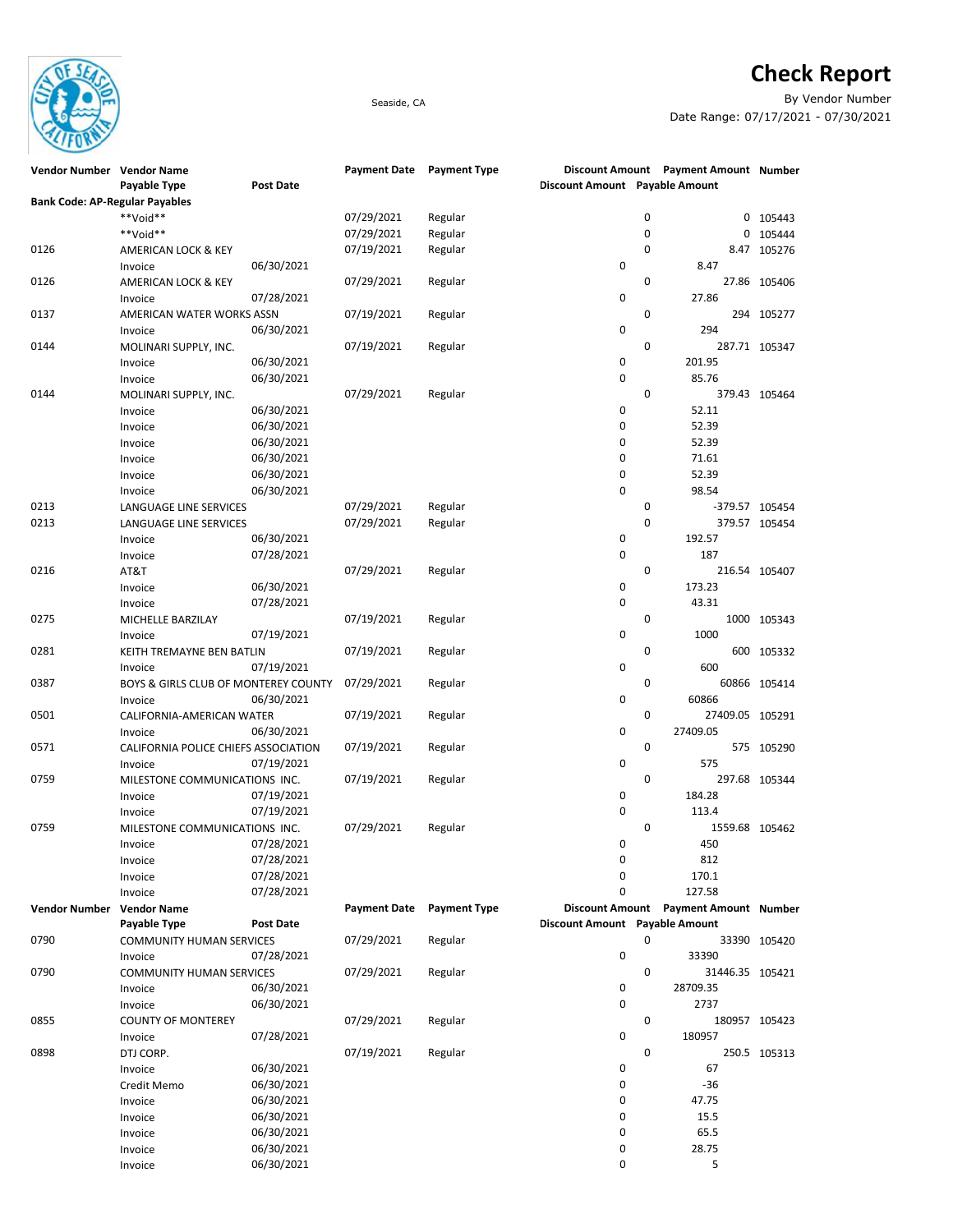|                           | Invoice                                | 06/30/2021               |                     |                     | 0                              |             | 5                                     |               |
|---------------------------|----------------------------------------|--------------------------|---------------------|---------------------|--------------------------------|-------------|---------------------------------------|---------------|
|                           | Invoice                                | 06/30/2021               |                     |                     | $\mathbf 0$                    |             | 15                                    |               |
|                           | Invoice                                | 06/30/2021               |                     |                     | $\mathbf 0$                    |             | 27                                    |               |
|                           | Invoice                                | 06/30/2021               |                     |                     | $\mathbf 0$                    |             | 5                                     |               |
|                           | Invoice                                | 06/30/2021               |                     |                     | $\mathbf 0$                    |             | 5                                     |               |
| 0898                      | DTJ CORP.                              |                          | 07/29/2021          | Regular             |                                | 0           |                                       | 5 105428      |
|                           | Invoice                                | 06/30/2021               |                     |                     | $\mathbf 0$                    |             | 5                                     |               |
| 0912                      | L.N. CURTIS & SONS                     |                          | 07/19/2021          | Regular             |                                | 0           |                                       | 94.39 105333  |
|                           | Invoice                                | 06/30/2021               |                     |                     | $\pmb{0}$                      |             | 94.39                                 |               |
| 0922                      | AUGARTEN LTD.                          |                          | 07/19/2021          | Regular             |                                | 0           |                                       | 106.17 105284 |
|                           | Invoice                                | 06/30/2021               |                     |                     | $\mathbf 0$                    |             | 106.17                                |               |
| 0922                      | <b>AUGARTEN LTD.</b>                   |                          | 07/29/2021          | Regular             |                                | $\mathbf 0$ |                                       | 591.29 105410 |
|                           | Invoice                                | 07/28/2021               |                     |                     | $\mathbf 0$                    |             | 248.54                                |               |
|                           | Invoice                                | 07/28/2021               |                     |                     | 0                              |             | 141.4                                 |               |
|                           | Invoice                                | 07/28/2021               |                     |                     | $\pmb{0}$                      |             | 201.35                                |               |
| 0988                      | DEL REY CAR WASH                       |                          | 07/19/2021          | Regular             |                                | $\mathbf 0$ |                                       | 117 105307    |
|                           | Invoice                                | 06/30/2021               |                     |                     | 0                              |             | 117                                   |               |
| 0988                      | DEL REY CAR WASH                       |                          | 07/29/2021          | Regular             |                                | 0           |                                       | 42 105425     |
|                           | Invoice                                | 06/30/2021               |                     |                     | $\pmb{0}$                      |             | 42                                    |               |
| 1048                      | DOCTORS ON DUTY MEDICAL GROUP          |                          | 07/19/2021          | Regular             |                                | $\mathbf 0$ |                                       | 70 105310     |
|                           | Invoice                                | 06/30/2021               |                     |                     | 0                              |             | 35                                    |               |
|                           | Invoice                                | 06/30/2021               |                     |                     | $\mathbf 0$                    |             | 35                                    |               |
| 1090                      | PARTSMASTER                            |                          | 07/29/2021          | Regular             |                                | $\mathbf 0$ |                                       | 247.95 105478 |
|                           | Invoice                                | 06/30/2021               |                     |                     | $\mathbf 0$                    | 0           | 247.95                                |               |
| 1152                      | THE ABY MANUFACTURING GROUP INC.       |                          | 07/29/2021          | Regular             | $\pmb{0}$                      |             |                                       | 173.97 105499 |
| 1188                      | Invoice                                | 07/28/2021               |                     |                     |                                | $\mathbf 0$ | 173.97                                |               |
|                           | FERGUSON US HOLDINGS, INC.             |                          | 07/19/2021          | Regular             | 0                              |             |                                       | 214.29 105316 |
|                           | Invoice                                | 06/30/2021               |                     |                     | $\mathbf 0$                    |             | 51.15<br>163.14                       |               |
| 1224                      | Invoice<br><b>FIRST ALARM</b>          | 06/30/2021               | 07/19/2021          |                     |                                | 0           |                                       | 458.31 105317 |
|                           | Invoice                                | 07/19/2021               |                     | Regular             | 0                              |             | 219                                   |               |
|                           | Invoice                                | 07/19/2021               |                     |                     | $\mathbf 0$                    |             | 239.31                                |               |
| 1224                      | <b>FIRST ALARM</b>                     |                          | 07/29/2021          | Regular             |                                | 0           |                                       | 2889 105433   |
|                           | Invoice                                | 06/30/2021               |                     |                     | 0                              |             | 1980                                  |               |
|                           | Invoice                                | 06/30/2021               |                     |                     | 0                              |             | 88.01                                 |               |
|                           |                                        |                          |                     |                     |                                |             |                                       |               |
|                           |                                        |                          |                     |                     |                                |             |                                       |               |
| Vendor Number Vendor Name |                                        |                          | <b>Payment Date</b> | <b>Payment Type</b> |                                |             | Discount Amount Payment Amount Number |               |
|                           | Payable Type                           | <b>Post Date</b>         |                     |                     | Discount Amount Payable Amount |             |                                       |               |
|                           | Invoice                                | 07/28/2021               |                     |                     | $\mathbf 0$                    |             | 376.03                                |               |
|                           | Invoice                                | 06/30/2021               |                     |                     | 0                              |             | 125.82                                |               |
|                           | Invoice                                | 07/28/2021               |                     |                     | $\mathbf 0$                    |             | 83.88                                 |               |
|                           | Invoice                                | 07/28/2021               |                     |                     | $\pmb{0}$                      | 0           | 235.26                                |               |
| 1334                      | JOHN C GEMMA                           |                          | 07/19/2021          | Regular             |                                |             |                                       | 375.12 105330 |
|                           | Invoice                                | 06/30/2021               |                     |                     | $\mathbf 0$                    | 0           | 375.12                                |               |
| 1388                      | W.W.GRAINGER, INC.                     |                          | 07/29/2021          | Regular             |                                |             |                                       | 723.89 105507 |
|                           | Invoice                                | 07/28/2021               |                     |                     | 0<br>0                         |             | 258.76                                |               |
|                           | Invoice                                | 07/28/2021               |                     |                     | $\pmb{0}$                      |             | 153.23<br>311.9                       |               |
| 1392                      | Invoice<br><b>GRANITE ROCK COMPANY</b> | 07/28/2021               | 07/29/2021          | Regular             |                                | 0           |                                       | 173.88 105439 |
|                           | Invoice                                | 07/28/2021               |                     |                     | 0                              |             | 145.66                                |               |
|                           | Invoice                                | 07/28/2021               |                     |                     | $\pmb{0}$                      |             | 28.22                                 |               |
| 1402                      | <b>GREATER VICTORY TEMPLE</b>          |                          | 07/29/2021          | Regular             |                                | 0           | 6561.65 105440                        |               |
|                           | Invoice                                | 06/30/2021               |                     |                     | 0                              |             | 6561.65                               |               |
| 1494                      | HD SUPPLY FACILITIES MAINTENANCE       |                          | 07/19/2021          | Regular             |                                | 0           |                                       | 41.3 105322   |
|                           | Invoice                                | 06/30/2021               |                     |                     | 0                              |             | 41.3                                  |               |
| 1509                      | THE MONTEREY COUNTY HERALD             |                          | 07/19/2021          | Regular             |                                | 0           | 1005.91 105387                        |               |
|                           | Invoice                                | 06/30/2021               |                     |                     | $\mathbf 0$                    |             | 1005.91                               |               |
| 1561                      | HOME DEPOT CREDIT SERVICES             |                          | 07/29/2021          | Regular             |                                | 0           | 2058.34 105442                        |               |
|                           | Invoice                                | 06/30/2021               |                     |                     | 0                              |             | 85.71                                 |               |
|                           | Invoice                                | 06/30/2021               |                     |                     | 0                              |             | 13.04                                 |               |
|                           | Invoice                                | 06/30/2021               |                     |                     | 0                              |             | 30.52                                 |               |
|                           | Invoice                                | 06/30/2021               |                     |                     | 0                              |             | 41.25                                 |               |
|                           | Invoice                                | 06/30/2021               |                     |                     | 0                              |             | 73.79                                 |               |
|                           | Invoice                                | 06/30/2021               |                     |                     | 0                              |             | 38.07                                 |               |
|                           | Invoice                                | 06/30/2021               |                     |                     | 0                              |             | 73.67                                 |               |
|                           | Invoice                                | 06/30/2021               |                     |                     | 0                              |             | 10.27                                 |               |
|                           | Invoice                                | 06/30/2021               |                     |                     | 0                              |             | 47.47                                 |               |
|                           | Invoice                                | 06/30/2021               |                     |                     | 0                              |             | 38.79                                 |               |
|                           | Invoice<br>Invoice                     | 06/30/2021<br>07/28/2021 |                     |                     | 0<br>$\mathbf 0$               |             | 41.39<br>24.35                        |               |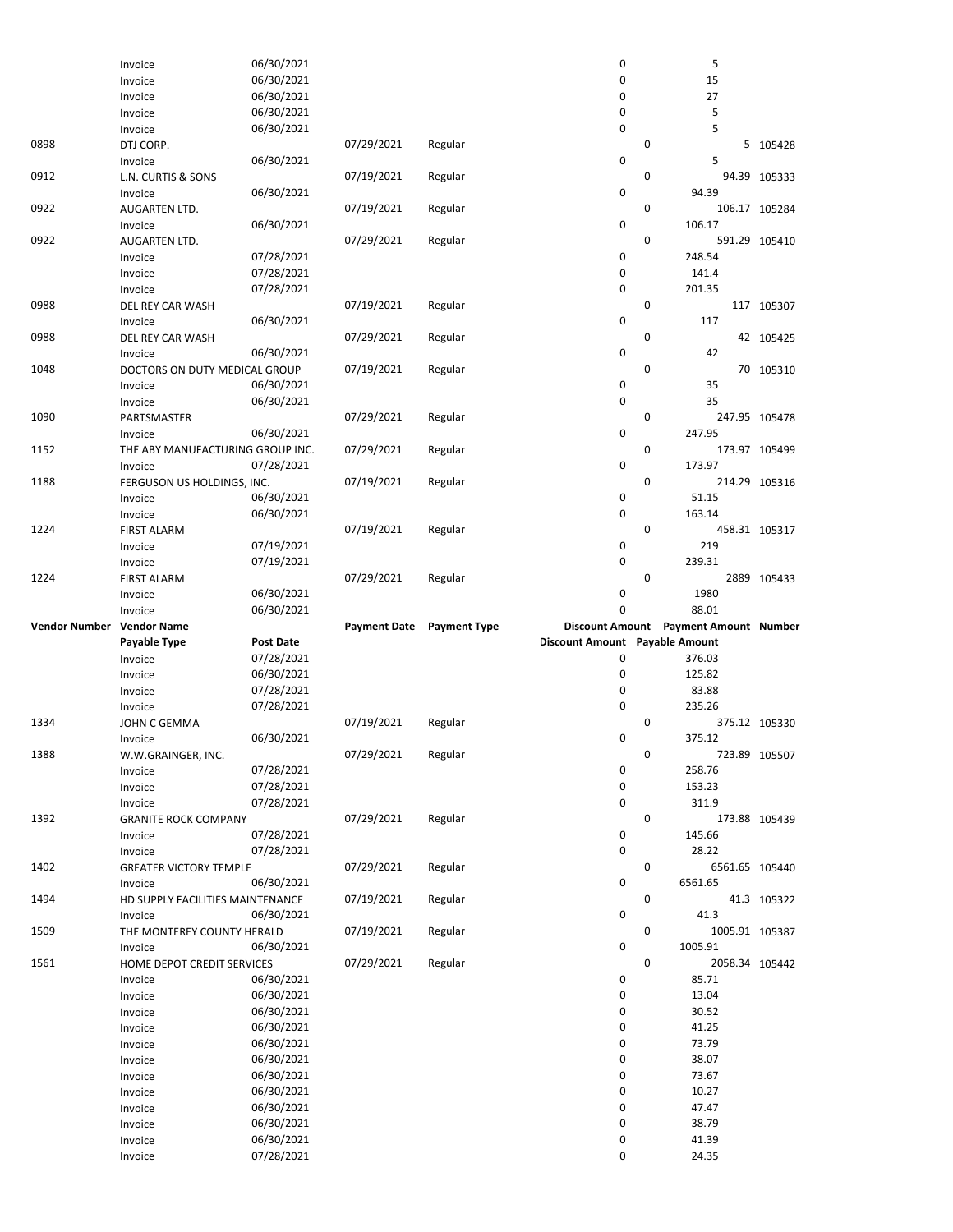|                           | Invoice                                           | 07/28/2021               |                     |                     | $\pmb{0}$                      |   | 59.38                                   |               |
|---------------------------|---------------------------------------------------|--------------------------|---------------------|---------------------|--------------------------------|---|-----------------------------------------|---------------|
|                           | Invoice                                           | 06/30/2021               |                     |                     | 0                              |   | 17.02                                   |               |
|                           | Invoice                                           | 06/30/2021               |                     |                     | 0                              |   | 16.52                                   |               |
|                           | Invoice                                           | 07/28/2021               |                     |                     | 0                              |   | 20.33                                   |               |
|                           |                                                   |                          |                     |                     | 0                              |   | 76.44                                   |               |
|                           | Invoice                                           | 07/28/2021               |                     |                     |                                |   |                                         |               |
|                           | Invoice                                           | 07/28/2021               |                     |                     | 0                              |   | 46.63                                   |               |
|                           | Invoice                                           | 06/30/2021               |                     |                     | 0                              |   | 5.44                                    |               |
|                           | Invoice                                           | 06/30/2021               |                     |                     | 0                              |   | 5.44                                    |               |
|                           | Invoice                                           | 07/28/2021               |                     |                     | 0                              |   | 18.52                                   |               |
|                           | Invoice                                           | 06/30/2021               |                     |                     | 0                              |   | 217.41                                  |               |
|                           |                                                   |                          |                     |                     |                                |   |                                         |               |
|                           | Invoice                                           | 06/30/2021               |                     |                     | 0                              |   | 28.71                                   |               |
|                           | Invoice                                           | 06/30/2021               |                     |                     | 0                              |   | 55.06                                   |               |
|                           | Invoice                                           | 06/30/2021               |                     |                     | 0                              |   | 30.66                                   |               |
|                           | Invoice                                           | 06/30/2021               |                     |                     | 0                              |   | 9.91                                    |               |
|                           | Invoice                                           | 06/30/2021               |                     |                     | 0                              |   | 31.15                                   |               |
|                           | Invoice                                           | 06/30/2021               |                     |                     | 0                              |   | 333.82                                  |               |
|                           |                                                   |                          |                     |                     |                                |   |                                         |               |
|                           | Invoice                                           | 06/30/2021               |                     |                     | 0                              |   | 275.26                                  |               |
|                           | Invoice                                           | 06/30/2021               |                     |                     | 0                              |   | 15.01                                   |               |
|                           | Credit Memo                                       | 06/30/2021               |                     |                     | 0                              |   | $-130.01$                               |               |
|                           | Invoice                                           | 07/28/2021               |                     |                     | 0                              |   | 59.9                                    |               |
|                           | Invoice                                           | 06/30/2021               |                     |                     | 0                              |   | 217.41                                  |               |
|                           |                                                   |                          |                     |                     |                                |   |                                         |               |
|                           | Invoice                                           | 06/30/2021               |                     |                     | 0                              |   | 130.01                                  |               |
| Vendor Number Vendor Name |                                                   |                          | <b>Payment Date</b> | <b>Payment Type</b> | <b>Discount Amount</b>         |   | Payment Amount Number                   |               |
|                           | Payable Type                                      | <b>Post Date</b>         |                     |                     | Discount Amount Payable Amount |   |                                         |               |
| 1569                      | <b>HOPE SERVICES</b>                              |                          | 07/19/2021          | Regular             |                                | 0 | 2671.89 105324                          |               |
|                           | Invoice                                           | 06/30/2021               |                     |                     | 0                              |   | 2671.89                                 |               |
| 1615                      | ANTHONY J. NOCITA                                 |                          | 07/19/2021          | Regular             |                                | 0 |                                         | 2500 105282   |
|                           |                                                   |                          |                     |                     |                                |   |                                         |               |
|                           | Invoice                                           | 07/19/2021               |                     |                     | $\pmb{0}$                      |   | 2500                                    |               |
| 1685                      | INTREPID ARTISTS INT'L                            |                          | 07/19/2021          | Regular             |                                | 0 |                                         | 1150 105327   |
|                           | Invoice                                           | 07/19/2021               |                     |                     | 0                              |   | 1150                                    |               |
| 1943                      | LEGAL SERVICES FOR SENIORS                        |                          | 07/29/2021          | Regular             |                                | 0 | 2621.51 105455                          |               |
|                           | Invoice                                           | 06/30/2021               |                     |                     | 0                              |   | 2621.51                                 |               |
| 2117                      |                                                   |                          | 07/29/2021          | Regular             |                                | 0 |                                         | 1850 105457   |
|                           | MATTESON & BEERS TOWING, LLC                      |                          |                     |                     |                                |   |                                         |               |
|                           | Invoice                                           | 06/30/2021               |                     |                     | 0                              |   | 500                                     |               |
|                           | Invoice                                           | 06/30/2021               |                     |                     | 0                              |   | 750                                     |               |
|                           | Invoice                                           | 06/30/2021               |                     |                     | 0                              |   | 600                                     |               |
| 2132                      | MEALS ON WHEELS OF THE                            |                          | 07/29/2021          | Regular             |                                | 0 | 37663.18 105460                         |               |
|                           | Invoice                                           | 06/30/2021               |                     |                     | 0                              |   | 1634.18                                 |               |
|                           |                                                   |                          |                     |                     |                                |   | 19149                                   |               |
|                           | Invoice                                           | 06/30/2021               |                     |                     | 0                              |   |                                         |               |
|                           | Invoice                                           | 06/30/2021               |                     |                     | 0                              |   | 16880                                   |               |
| 2184                      | <b>MISSION LINEN SUPPLY</b>                       |                          | 07/19/2021          | Regular             |                                | 0 |                                         | 174.77 105345 |
|                           | Invoice                                           | 07/19/2021               |                     |                     | 0                              |   | 89.76                                   |               |
|                           | Invoice                                           | 07/19/2021               |                     |                     | 0                              |   | 85.01                                   |               |
| 2186                      | MISSION UNIFORM SERVICE                           |                          | 07/19/2021          | Regular             |                                | 0 |                                         | 1069.9 105346 |
|                           |                                                   |                          |                     |                     |                                |   |                                         |               |
|                           | Invoice                                           | 06/30/2021               |                     |                     | 0                              |   | 430.36                                  |               |
|                           | Invoice                                           | 06/30/2021               |                     |                     | 0                              |   | 104.59                                  |               |
|                           | Invoice                                           | 07/19/2021               |                     |                     | 0                              |   | 430.36                                  |               |
|                           | Invoice                                           | 06/30/2021               |                     |                     | 0                              |   | 104.59                                  |               |
| 2186                      | MISSION UNIFORM SERVICE                           |                          | 07/29/2021          | Regular             |                                | 0 | 1422.46 105463                          |               |
|                           | Invoice                                           | 07/28/2021               |                     |                     | 0                              |   | 430.36                                  |               |
|                           |                                                   |                          |                     |                     |                                |   |                                         |               |
|                           | Invoice                                           | 07/28/2021               |                     |                     | 0                              |   | 104.59                                  |               |
|                           | Invoice                                           | 07/28/2021               |                     |                     | 0                              |   | 121.28                                  |               |
|                           | Invoice                                           | 07/28/2021               |                     |                     | 0                              |   | 430.36                                  |               |
|                           | Invoice                                           | 07/28/2021               |                     |                     | 0                              |   | 104.59                                  |               |
|                           | Invoice                                           | 07/28/2021               |                     |                     | 0                              |   | 110                                     |               |
|                           | Invoice                                           | 07/28/2021               |                     |                     | 0                              |   | 121.28                                  |               |
|                           |                                                   |                          |                     |                     |                                |   |                                         |               |
| 2205                      | MONTEREY CO. CONVENTION & VISITOR'S BL 07/19/2021 |                          |                     | Regular             |                                | 0 | 16230.06 105351                         |               |
|                           | Invoice                                           | 06/30/2021               |                     |                     | 0                              |   | 16230.06                                |               |
| 2236                      | MBS BUSINESS SYSTEMS                              |                          | 07/19/2021          | Regular             |                                | 0 |                                         | 107.36 105341 |
|                           | Invoice                                           | 07/19/2021               |                     |                     | 0                              |   | 107.36                                  |               |
| 2236                      | MBS BUSINESS SYSTEMS                              |                          | 07/29/2021          | Regular             |                                | 0 | 1635.66 105458                          |               |
|                           | Invoice                                           | 06/30/2021               |                     |                     | 0                              |   | 849.29                                  |               |
|                           |                                                   |                          |                     |                     |                                |   |                                         |               |
|                           | Invoice                                           | 07/28/2021               |                     |                     | 0                              |   | 786.37                                  |               |
| Vendor Number Vendor Name |                                                   |                          | <b>Payment Date</b> | <b>Payment Type</b> |                                |   | Discount Amount  Payment Amount  Number |               |
|                           | Payable Type                                      | <b>Post Date</b>         |                     |                     | Discount Amount Payable Amount |   |                                         |               |
| 2238                      | MONTEREY BAY PEST CONTROL                         |                          | 07/19/2021          | Regular             |                                | 0 |                                         | 900 105350    |
|                           | Invoice                                           | 06/30/2021               |                     |                     | 0                              |   | 90                                      |               |
|                           |                                                   |                          |                     |                     | 0                              |   | 60                                      |               |
|                           |                                                   |                          |                     |                     |                                |   |                                         |               |
|                           | Invoice<br>Invoice                                | 06/30/2021<br>06/30/2021 |                     |                     | 0                              |   | 90                                      |               |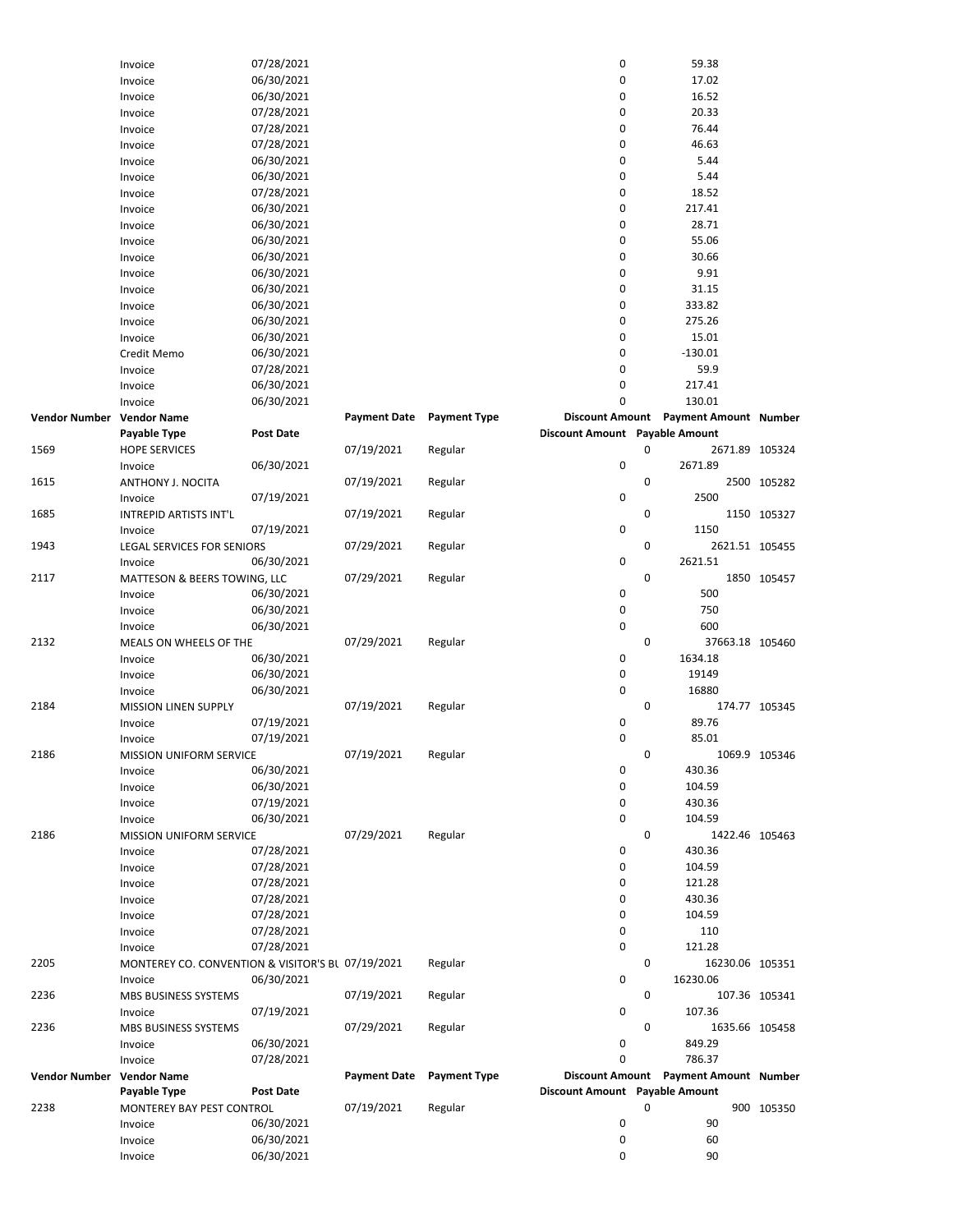|                           | Invoice                                           | 06/30/2021 |                     |                     | 0                              |   | 60                                    |               |
|---------------------------|---------------------------------------------------|------------|---------------------|---------------------|--------------------------------|---|---------------------------------------|---------------|
|                           | Invoice                                           | 06/30/2021 |                     |                     | 0                              |   | 90                                    |               |
|                           | Invoice                                           | 06/30/2021 |                     |                     | 0                              |   | 60                                    |               |
|                           | Invoice                                           | 06/30/2021 |                     |                     | $\mathbf 0$                    |   | 90                                    |               |
|                           | Invoice                                           | 06/30/2021 |                     |                     | $\mathbf 0$                    |   | 60                                    |               |
|                           | Invoice                                           | 06/30/2021 |                     |                     | 0                              |   | 90                                    |               |
|                           | Invoice                                           | 06/30/2021 |                     |                     | 0                              |   | 60                                    |               |
|                           | Invoice                                           | 06/30/2021 |                     |                     | $\mathbf 0$                    |   | 90                                    |               |
|                           | Invoice                                           | 06/30/2021 |                     |                     | 0                              |   | 60                                    |               |
| 2238                      | MONTEREY BAY PEST CONTROL                         |            | 07/29/2021          | Regular             |                                | 0 |                                       | 387 105466    |
|                           | Invoice                                           | 06/30/2021 |                     |                     | 0                              |   | 62                                    |               |
|                           | Invoice                                           | 06/30/2021 |                     |                     | $\mathbf 0$                    |   | 100                                   |               |
|                           | Invoice                                           | 07/28/2021 |                     |                     | $\mathbf 0$                    |   | 225                                   |               |
| 2273                      | <b>MONTEREY COUNTY HEALTH DEPT</b>                |            | 07/29/2021          |                     |                                | 0 |                                       | 1600 105468   |
|                           |                                                   | 06/30/2021 |                     | Regular             | $\mathbf 0$                    |   | 1600                                  |               |
|                           | Invoice                                           |            |                     |                     |                                |   |                                       |               |
| 2294                      | MONTEREY CO. SHERIFF-CORONER                      |            | 07/29/2021          | Regular             |                                | 0 | 24790.27 105467                       |               |
|                           | Invoice                                           | 06/30/2021 |                     |                     | $\mathbf 0$                    |   | 24790.27                              |               |
| 2328                      | <b>WALLACE GROUP</b>                              |            | 07/19/2021          | Regular             |                                | 0 | 3433.75 105398                        |               |
|                           | Invoice                                           | 06/30/2021 |                     |                     | $\mathbf 0$                    |   | 2631.25                               |               |
|                           | Invoice                                           | 06/30/2021 |                     |                     | 0                              |   | 802.5                                 |               |
| 2335                      | MONTEREY PENINSULA UNIFIED                        |            | 07/29/2021          | Regular             |                                | 0 |                                       | 42786 105469  |
|                           | Invoice                                           | 06/30/2021 |                     |                     | 0                              |   | 42786                                 |               |
| 2335                      | MONTEREY PENINSULA UNIFIED                        |            | 07/29/2021          | Regular             |                                | 0 | 17418.43 105470                       |               |
|                           | Invoice                                           | 06/30/2021 |                     |                     | 0                              |   | 17418.43                              |               |
| 2338                      | MONTEREY PENINSULA WATER                          |            | 07/19/2021          | Regular             |                                | 0 | 6771.02 105353                        |               |
|                           | Invoice                                           | 06/30/2021 |                     |                     | 0                              |   | 6771.02                               |               |
| 2338                      | MONTEREY PENINSULA WATER                          |            | 07/19/2021          | Regular             |                                | 0 |                                       | 1887 105354   |
|                           | Invoice                                           | 06/30/2021 |                     |                     | 0                              |   | 1393                                  |               |
|                           | Invoice                                           | 06/30/2021 |                     |                     | 0                              |   | 494                                   |               |
| 2342                      | MONTEREY REGIONAL WASTE                           |            | 07/29/2021          | Regular             |                                | 0 |                                       | 146.75 105471 |
|                           | Invoice                                           | 06/30/2021 |                     |                     | 0                              |   | 146.75                                |               |
| 2347                      | MONTEREY SANITARY SUPPLY                          |            | 07/29/2021          | Regular             |                                | 0 |                                       | 259.74 105472 |
|                           | Invoice                                           | 07/28/2021 |                     |                     | 0                              |   | 259.74                                |               |
| 2351                      | <b>HICKS &amp; HORNELL</b>                        |            | 07/29/2021          |                     |                                | 0 |                                       | 926.82 105441 |
|                           |                                                   |            |                     | Regular             | 0                              |   | 596.95                                |               |
|                           | Invoice                                           | 07/28/2021 |                     |                     |                                |   |                                       |               |
|                           | Invoice                                           | 07/28/2021 |                     |                     | 0                              |   | 249.92                                |               |
|                           | Invoice                                           | 07/28/2021 |                     |                     | $\mathbf 0$                    |   | 79.95                                 |               |
| 2369                      | <b>BARBARA MORRISON</b>                           |            | 07/29/2021          | Regular             |                                | 0 |                                       | 1100 105411   |
|                           | Invoice                                           | 07/28/2021 |                     |                     | 0                              |   | 1100                                  |               |
| 2426                      | McDONALD REFRIGERATION INC                        |            | 07/29/2021          | Regular             |                                | 0 |                                       | 277.85 105459 |
|                           | Invoice                                           | 07/28/2021 |                     |                     | 0                              |   | 277.85                                |               |
| 2652                      | PACIFIC GAS & ELECTRIC                            |            | 07/19/2021          | Regular             |                                | 0 | 47307.95 105358                       |               |
|                           | Invoice                                           | 06/30/2021 |                     |                     | $\mathbf 0$                    |   | 47307.95                              |               |
| 2652                      | PACIFIC GAS & ELECTRIC                            |            | 07/19/2021          | Regular             |                                | 0 | 1435.05 105359                        |               |
|                           | Invoice                                           | 06/30/2021 |                     |                     | 0                              |   | 1435.05                               |               |
| Vendor Number Vendor Name |                                                   |            | <b>Payment Date</b> | <b>Payment Type</b> |                                |   | Discount Amount Payment Amount Number |               |
|                           | Payable Type                                      | Post Date  |                     |                     | Discount Amount Payable Amount |   |                                       |               |
| 2652                      | PACIFIC GAS & ELECTRIC                            |            | 07/29/2021          | Regular             |                                | 0 | 5586.67 105477                        |               |
|                           | Invoice                                           | 06/30/2021 |                     |                     | 0                              |   | 3832.7                                |               |
|                           | Invoice                                           | 07/28/2021 |                     |                     | 0                              |   | 1753.97                               |               |
| 2666                      | PACIFIC TRUCK PARTS, INC.                         |            | 07/19/2021          | Regular             |                                | 0 |                                       | 111.65 105360 |
|                           | Invoice                                           | 06/30/2021 |                     |                     | 0                              |   | 111.65                                |               |
| 2746                      | PENINSULA POOL SERVICE & SUPPLY INC.              |            | 07/29/2021          | Regular             |                                | 0 |                                       |               |
|                           |                                                   |            |                     |                     | 0                              |   | 80.25                                 | 187.25 105480 |
|                           | Invoice                                           | 06/30/2021 |                     |                     |                                |   |                                       |               |
|                           | Invoice                                           | 07/28/2021 |                     |                     | 0                              |   | 107                                   |               |
| 2752                      | PENINSULA WELDING & MEDICAL SUPPLY, IN 07/19/2021 |            |                     | Regular             |                                | 0 |                                       | 40.44 105363  |
|                           | Invoice                                           | 06/30/2021 |                     |                     | 0                              |   | 40.44                                 |               |
| 2752                      | PENINSULA WELDING & MEDICAL SUPPLY, IN 07/29/2021 |            |                     | Regular             |                                | 0 |                                       | 68.57 105481  |
|                           | Invoice                                           | 06/30/2021 |                     |                     | 0                              |   | 25.8                                  |               |
|                           | Invoice                                           | 07/28/2021 |                     |                     | $\mathbf 0$                    |   | 42.77                                 |               |
| 2849                      | PREMIUM AUTO PARTS                                |            | 07/19/2021          | Regular             |                                | 0 |                                       | 657.57 105365 |
|                           | Invoice                                           | 06/30/2021 |                     |                     | 0                              |   | 15.19                                 |               |
|                           | Invoice                                           | 06/30/2021 |                     |                     | 0                              |   | 56.71                                 |               |
|                           | Invoice                                           | 06/30/2021 |                     |                     | 0                              |   | 56.71                                 |               |
|                           | Invoice                                           | 06/30/2021 |                     |                     | 0                              |   | 29.5                                  |               |
|                           | Invoice                                           | 06/30/2021 |                     |                     | 0                              |   | 40.93                                 |               |
|                           | Invoice                                           | 06/30/2021 |                     |                     | 0                              |   | 44.18                                 |               |
|                           | Invoice                                           | 06/30/2021 |                     |                     | 0                              |   | 49.16                                 |               |
|                           | Invoice                                           | 06/30/2021 |                     |                     | 0                              |   | 6.5                                   |               |
|                           |                                                   |            |                     |                     |                                |   |                                       |               |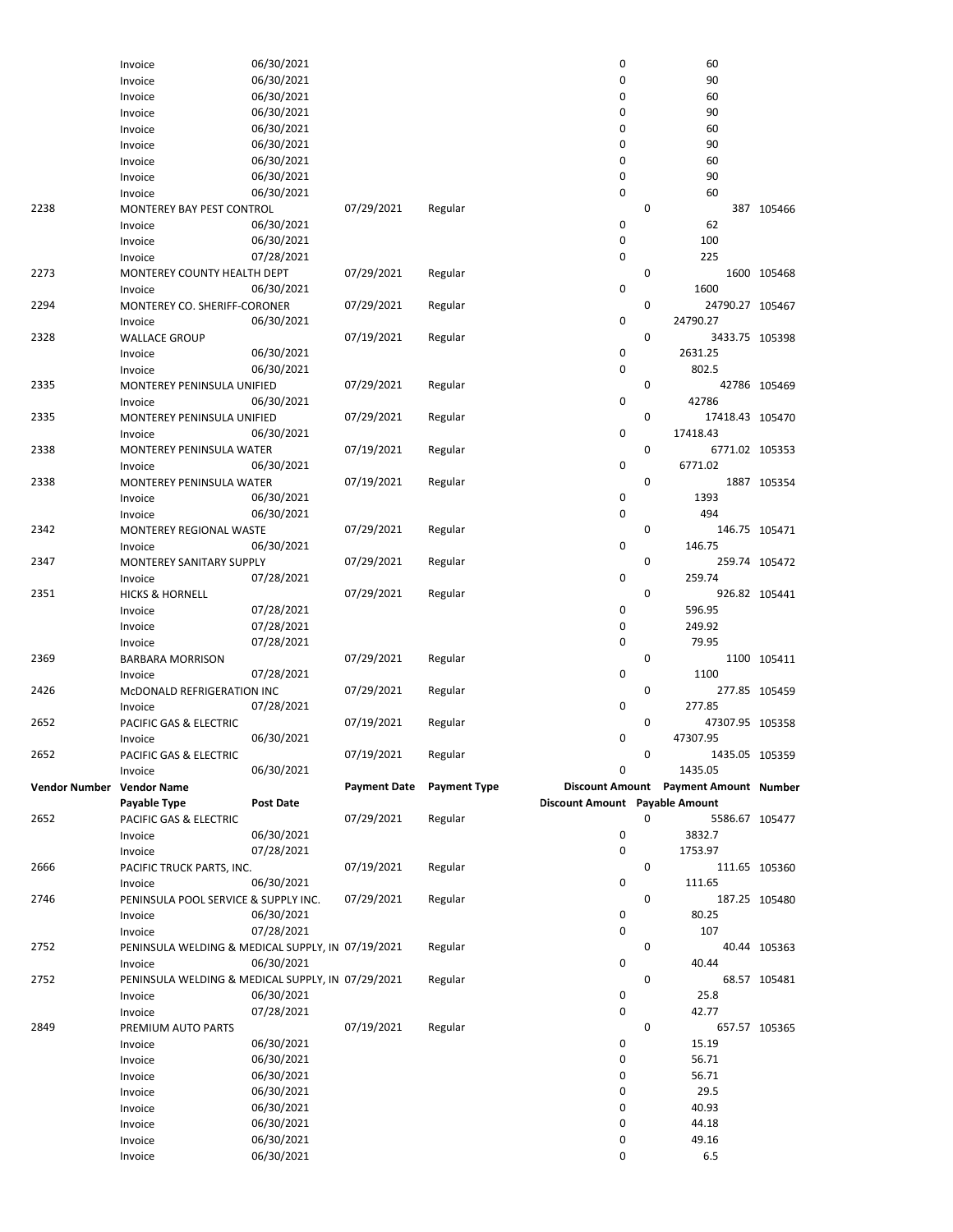|                           | Invoice                                            | 06/30/2021       |                     |                     | 0                              |             | 347.12                     |               |
|---------------------------|----------------------------------------------------|------------------|---------------------|---------------------|--------------------------------|-------------|----------------------------|---------------|
|                           | Invoice                                            | 07/19/2021       |                     |                     | 0                              |             | 11.57                      |               |
| 2849                      | PREMIUM AUTO PARTS                                 |                  | 07/29/2021          | Regular             |                                | 0           |                            | 49.56 105483  |
|                           |                                                    | 06/30/2021       |                     |                     | 0                              |             | 30.75                      |               |
|                           | Invoice                                            |                  |                     |                     |                                |             |                            |               |
|                           | Invoice                                            | 06/30/2021       |                     |                     | $\mathbf 0$                    |             | 34.67                      |               |
|                           | Invoice                                            | 06/30/2021       |                     |                     | 0                              |             | 35.38                      |               |
|                           | Invoice                                            | 07/28/2021       |                     |                     | 0                              |             | 51.49                      |               |
|                           | Invoice                                            | 07/28/2021       |                     |                     | 0                              |             | 14.56                      |               |
|                           | Invoice                                            | 07/28/2021       |                     |                     | 0                              |             | 35.66                      |               |
|                           | Credit Memo                                        | 07/28/2021       |                     |                     | 0                              |             | $-152.95$                  |               |
| 2888                      | PURE H20 INC.                                      |                  | 07/29/2021          | Regular             |                                | 0           |                            | 65.54 105488  |
|                           | Invoice                                            | 07/28/2021       |                     |                     | 0                              |             | 65.54                      |               |
| 2946                      |                                                    |                  |                     |                     |                                | 0           |                            | 167.15 105288 |
|                           | BECK'S SHOE STORE, INC                             |                  | 07/19/2021          | Regular             |                                |             |                            |               |
|                           | Invoice                                            | 06/30/2021       |                     |                     | $\pmb{0}$                      |             | 167.15                     |               |
| 3048                      | SALINAS PUMP COMPANY                               |                  | 07/19/2021          | Regular             |                                | $\mathbf 0$ |                            | 250 105371    |
|                           | Invoice                                            | 06/30/2021       |                     |                     | 0                              |             | 250                        |               |
| 3148                      | SEASIDE HIGH SCHOOL FOOTBALL TEAM                  |                  | 07/29/2021          | Regular             |                                | 0           |                            | 3000 105492   |
|                           | Invoice                                            | 07/28/2021       |                     |                     | 0                              |             | 3000                       |               |
| 3162                      | SEASIDE RAIDERS YOUTH FOOTBALL                     |                  | 07/29/2021          | Regular             |                                | 0           |                            | 7500 105493   |
|                           | Invoice                                            | 07/28/2021       |                     |                     | 0                              |             | 7500                       |               |
| 3244                      | SLAKEY BROTHERS INC.                               |                  | 07/29/2021          | Regular             |                                | 0           |                            | 80.42 105495  |
|                           |                                                    |                  |                     |                     | $\pmb{0}$                      |             |                            |               |
|                           | Invoice                                            | 07/28/2021       |                     |                     |                                |             | 80.42                      |               |
| 3290                      | SOCIETY FOR THE PREVENTION OF CRUELTY 1 07/29/2021 |                  |                     | Regular             |                                | $\mathbf 0$ |                            | 5053 105496   |
|                           | Invoice                                            | 06/30/2021       |                     |                     | 0                              |             | 5053                       |               |
| 3319                      | <b>STAPLES ADVANTAGE</b>                           |                  | 07/19/2021          | Regular             |                                | 0           |                            | 325.93 105380 |
|                           | Invoice                                            | 06/30/2021       |                     |                     | 0                              |             | 107.38                     |               |
|                           | Invoice                                            | 06/30/2021       |                     |                     | 0                              |             | 173.78                     |               |
|                           | Invoice                                            | 06/30/2021       |                     |                     | 0                              |             | 44.77                      |               |
|                           |                                                    |                  |                     |                     |                                |             |                            |               |
| Vendor Number Vendor Name |                                                    |                  | <b>Payment Date</b> | <b>Payment Type</b> | <b>Discount Amount</b>         |             | Payment Amount Number      |               |
|                           | Payable Type                                       | <b>Post Date</b> |                     |                     | Discount Amount Payable Amount |             |                            |               |
| 3319                      | STAPLES ADVANTAGE                                  |                  | 07/29/2021          | Regular             |                                | 0           | 1220.69 105497             |               |
|                           | Invoice                                            | 06/30/2021       |                     |                     | 0                              |             | 79.59                      |               |
|                           | Invoice                                            | 06/30/2021       |                     |                     | 0                              |             | 336.47                     |               |
|                           | Invoice                                            | 07/28/2021       |                     |                     | 0                              |             | 115.77                     |               |
|                           | Invoice                                            | 07/28/2021       |                     |                     | 0                              |             | 36.71                      |               |
|                           | Invoice                                            | 07/28/2021       |                     |                     | 0                              |             | 322.23                     |               |
|                           |                                                    |                  |                     |                     | 0                              |             | 329.92                     |               |
|                           | Invoice                                            | 07/28/2021       |                     |                     |                                |             |                            |               |
| 3521                      | <b>MERRY TRUCKSIS</b>                              |                  | 07/19/2021          | Regular             |                                | 0           | 2555.63 105342             |               |
|                           | Invoice                                            | 06/30/2021       |                     |                     | 0                              |             | 2555.63                    |               |
| 3574                      | U.S. BANK-CALCARD                                  |                  | 07/19/2021          | Regular             |                                | 0           | 46652.87 105392            |               |
|                           | Invoice                                            | 06/30/2021       |                     |                     | 0                              |             | 46652.87                   |               |
| 3581                      | STEPHEN L. VAGNINI                                 |                  | 07/19/2021          | Regular             |                                | 0           |                            | 500 105382    |
|                           | Invoice                                            | 07/19/2021       |                     |                     |                                |             |                            |               |
| 3786                      |                                                    |                  |                     |                     |                                |             |                            |               |
|                           |                                                    |                  |                     |                     | 0                              |             | 500                        |               |
|                           | COPWARE, INC.                                      |                  | 07/19/2021          | Regular             |                                | 0           |                            | 710 105300    |
|                           | Invoice                                            | 07/19/2021       |                     |                     | 0                              |             | 710                        |               |
| 3851                      | BOUND TREE MEDICAL, LLC                            |                  | 07/19/2021          | Regular             |                                | 0           |                            | 117.64 105289 |
|                           | Invoice                                            | 06/30/2021       |                     |                     | 0                              |             | 88.23                      |               |
|                           | Invoice                                            | 06/30/2021       |                     |                     | 0                              |             | 29.41                      |               |
| 3851                      | BOUND TREE MEDICAL, LLC                            |                  | 07/29/2021          | Regular             |                                | 0           | 3307.47 105413             |               |
|                           | Invoice                                            | 07/28/2021       |                     |                     | 0                              |             | 3307.47                    |               |
|                           |                                                    |                  |                     |                     |                                | 0           |                            |               |
| 3996                      | <b>KEVIN LAIRSON</b>                               |                  | 07/29/2021          | Regular             |                                |             |                            | 378.19 105453 |
|                           | Invoice                                            | 06/30/2021       |                     |                     | 0                              |             | 375.19                     |               |
|                           | Invoice                                            | 06/30/2021       |                     |                     | 0                              |             | 3                          |               |
| 4034                      | CDW LLC                                            |                  | 07/19/2021          | Regular             |                                | 0           |                            | 394.05 105293 |
|                           | Invoice                                            | 06/30/2021       |                     |                     | 0                              |             | 394.05                     |               |
| 4059                      | SILKSCREEN EXPRESS                                 |                  | 07/29/2021          | Regular             |                                | 0           | 3737.91 105494             |               |
|                           | Invoice                                            | 06/30/2021       |                     |                     | 0                              |             | 418.57                     |               |
|                           | Invoice                                            | 07/28/2021       |                     |                     | 0                              |             | 1559.68                    |               |
|                           | Invoice                                            |                  |                     |                     | 0                              |             | 150.77                     |               |
|                           |                                                    | 07/28/2021       |                     |                     | 0                              |             | 382.89                     |               |
|                           | Invoice                                            | 07/28/2021       |                     |                     |                                |             |                            |               |
|                           | Invoice                                            | 07/28/2021       |                     |                     | 0                              |             | 1226                       |               |
| 4062                      | A AND R PLUMBING, INC.                             |                  | 07/29/2021          | Regular             |                                | 0           |                            | 1575 105403   |
|                           | Invoice                                            | 07/28/2021       |                     |                     | 0                              |             | 1575                       |               |
| 4106                      | BAY REPROGRAPHIC & SUPPLY, INC.                    |                  | 07/19/2021          | Regular             |                                | 0           |                            | 772.61 105287 |
|                           | Invoice                                            | 06/30/2021       |                     |                     | 0                              |             | 392.97                     |               |
|                           | Invoice                                            | 07/19/2021       |                     |                     | 0                              |             | 189.82                     |               |
|                           | Invoice                                            | 06/30/2021       |                     |                     | 0                              |             | 189.82                     |               |
| 4222                      |                                                    |                  |                     |                     |                                | 0           |                            |               |
|                           | HARRIS & ASSOCIATES, INC.<br>Invoice               | 07/19/2021       | 07/19/2021          | Regular             | 0                              |             | 38453.75 105321<br>3296.04 |               |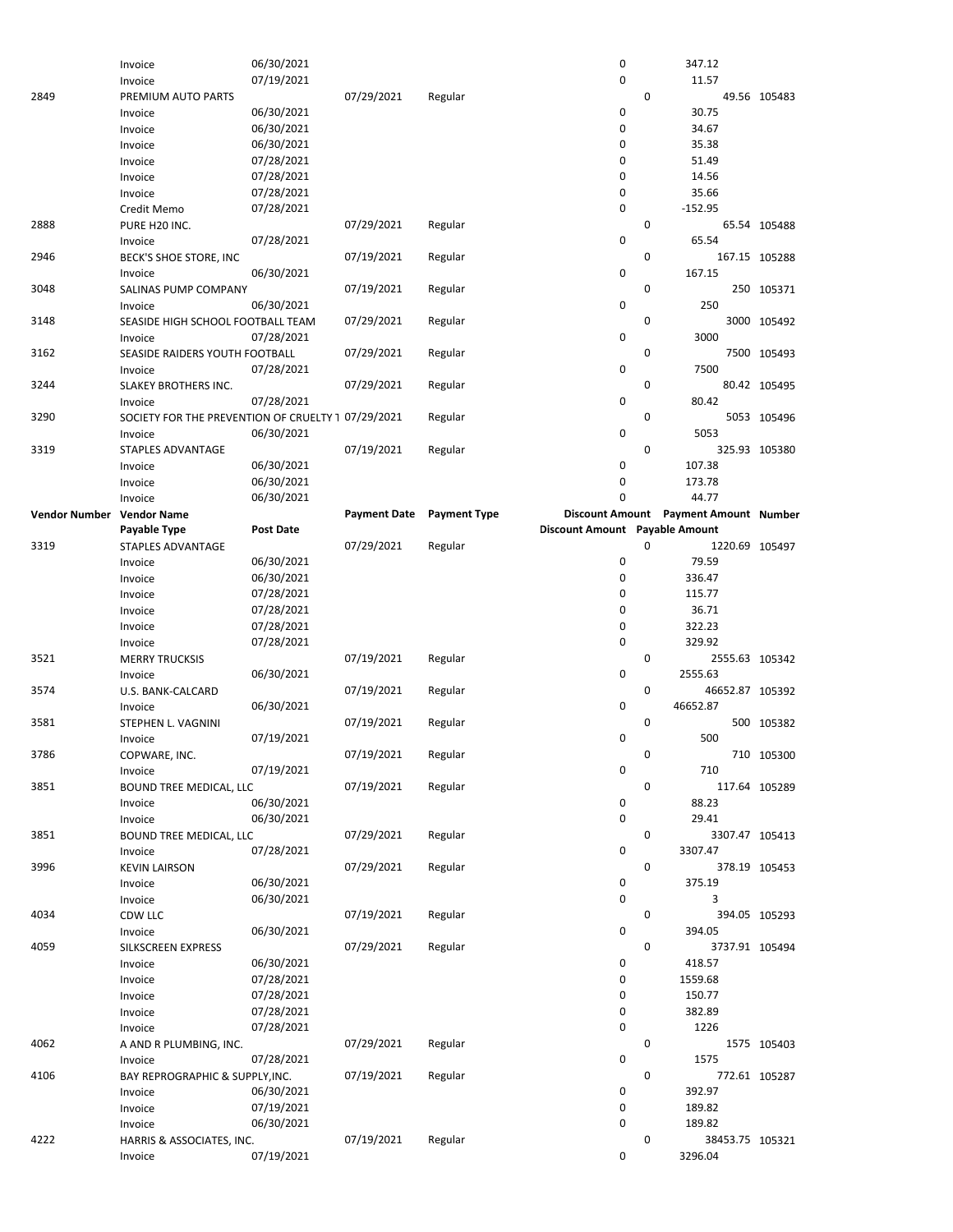| 0<br>07/19/2021<br>4425<br>Regular<br>703.13 105348<br>MONTEREY AUTO SUPPLY, INC.<br>0<br>06/30/2021<br>67.98<br>Invoice<br>0<br>06/30/2021<br>143.75<br>Invoice<br>0<br>$-19.67$<br>06/30/2021<br>Credit Memo<br>06/30/2021<br>0<br>259.63<br>Invoice<br>06/30/2021<br>0<br>55.52<br>Invoice<br>0<br>47.83<br>06/30/2021<br>Invoice<br>92.78<br>06/30/2021<br>0<br>Invoice<br>26.77<br>06/30/2021<br>0<br>Invoice<br>28.54<br>06/30/2021<br>0<br>Invoice<br><b>Discount Amount</b><br><b>Payment Amount Number</b><br><b>Vendor Number</b><br><b>Vendor Name</b><br><b>Payment Date</b><br><b>Payment Type</b><br>Discount Amount Payable Amount<br><b>Post Date</b><br>Payable Type<br>4425<br>07/29/2021<br>Regular<br>0<br>1860.35 105465<br>MONTEREY AUTO SUPPLY, INC.<br>0<br>547.97<br>06/30/2021<br>Invoice<br>06/30/2021<br>0<br>331.13<br>Invoice<br>06/30/2021<br>0<br>26.97<br>Invoice<br>06/30/2021<br>0<br>662.25<br>Invoice<br>0<br>165.56<br>06/30/2021<br>Invoice<br>0<br>07/28/2021<br>31.66<br>Invoice<br>0<br>94.81<br>07/28/2021<br>Invoice<br>0<br>4487<br>07/29/2021<br>PTS COMMUNICATIONS<br>Regular<br>131 105485<br>103<br>07/28/2021<br>0<br>Invoice<br>0<br>28<br>07/28/2021<br>Invoice<br>0<br>07/19/2021<br>Regular<br>5102.2 105334<br>4560<br><b>LAUREL CONTE</b><br>0<br>06/30/2021<br>4160.42<br>Invoice<br>06/30/2021<br>0<br>941.78<br>Invoice<br>$\mathbf 0$<br>07/19/2021<br>458.83 105315<br>4892<br><b>EDGES ELECTRICAL GROUP</b><br>Regular<br>0<br>26.65<br>07/19/2021<br>Invoice<br>0<br>329.54<br>06/30/2021<br>Invoice<br>06/30/2021<br>0<br>78.85<br>Invoice<br>0<br>23.79<br>07/19/2021<br>Invoice<br>$\mathbf 0$<br>4892<br>07/29/2021<br>Regular<br>616.71 105430<br><b>EDGES ELECTRICAL GROUP</b><br>07/28/2021<br>0<br>64.11<br>Invoice<br>0<br>07/28/2021<br>199.82<br>Invoice<br>07/28/2021<br>0<br>78.85<br>Invoice<br>07/28/2021<br>0<br>78.85<br>Invoice<br>$\mathbf 0$<br>07/28/2021<br>195.08<br>Invoice<br>$\mathbf 0$<br>4896<br>07/19/2021<br>DEPARTMENT OF JUSTICE<br>Regular<br>1152 105308<br>0<br>1152<br>06/30/2021<br>Invoice<br>4896<br>07/29/2021<br>0<br>DEPARTMENT OF JUSTICE<br>Regular<br>64 105426<br>0<br>06/30/2021<br>64<br>Invoice<br>4970<br>07/19/2021<br>0<br><b>WHITSON ENGINEERS</b><br>Regular<br>308 105401<br>308<br>06/30/2021<br>0<br>Invoice<br>$\mathbf 0$<br>5038<br>07/29/2021<br>THE VILLAGE PROJECT, INC.<br>Regular<br>2533.8 105501<br>0<br>06/30/2021<br>2533.8<br>Invoice<br>0<br>5126<br>CENTRAL COAST GLASS & WINDOW CO., INC 07/19/2021<br>Regular<br>54.63 105294<br>0<br>07/19/2021<br>54.63<br>Invoice<br>5198<br>07/19/2021<br>0<br>683.99 105319<br><b>GOLDEN STATE PORTABLES</b><br>Regular<br>06/30/2021<br>0<br>553.63<br>Invoice<br>0<br>06/30/2021<br>130.36<br>Invoice<br>07/29/2021<br>0<br>5198<br>Regular<br>1530.25 105438<br><b>GOLDEN STATE PORTABLES</b><br>0<br>1530.25<br>07/28/2021<br>Invoice<br>0<br>5239<br>07/19/2021<br>Regular<br>2400 105394<br>URBAN LUMBERJACKS, INC.<br>0<br>06/30/2021<br>2400<br>Invoice<br>07/19/2021<br>0<br>5326<br>Regular<br>52982.31 105391<br>TYLER TECHNOLOGIES, INC.<br>0<br>07/19/2021<br>52982.31<br>Invoice<br>0<br>5326<br>07/29/2021<br>Regular<br>83.75 105504<br>TYLER TECHNOLOGIES, INC.<br>06/30/2021<br>0<br>83.75<br>Invoice<br>0<br>5405<br>07/19/2021<br>Regular<br>21180.08 105314<br>DUKE'S ROOT CONTROL, INC.<br>0<br>21180.08<br>Invoice<br>06/30/2021<br>Discount Amount Payment Amount Number<br>Vendor Number Vendor Name<br><b>Payment Date</b><br><b>Payment Type</b><br>Discount Amount Payable Amount<br>Payable Type<br>Post Date<br>5417<br>0<br>RENTAL DEPOT<br>07/19/2021<br>Regular<br>258.13 105369<br>06/30/2021<br>0<br>144.99<br>Invoice<br>06/30/2021<br>0<br>113.14<br>Invoice<br>Discount Amount Payment Amount Number<br>Vendor Number Vendor Name<br>Payment Date Payment Type<br>Payable Type<br><b>Post Date</b><br>Discount Amount Payable Amount<br><b>Bank Code: PY-Payroll Payables</b> | Invoice | 06/30/2021 |  | 0 | 35157.71 |  |
|----------------------------------------------------------------------------------------------------------------------------------------------------------------------------------------------------------------------------------------------------------------------------------------------------------------------------------------------------------------------------------------------------------------------------------------------------------------------------------------------------------------------------------------------------------------------------------------------------------------------------------------------------------------------------------------------------------------------------------------------------------------------------------------------------------------------------------------------------------------------------------------------------------------------------------------------------------------------------------------------------------------------------------------------------------------------------------------------------------------------------------------------------------------------------------------------------------------------------------------------------------------------------------------------------------------------------------------------------------------------------------------------------------------------------------------------------------------------------------------------------------------------------------------------------------------------------------------------------------------------------------------------------------------------------------------------------------------------------------------------------------------------------------------------------------------------------------------------------------------------------------------------------------------------------------------------------------------------------------------------------------------------------------------------------------------------------------------------------------------------------------------------------------------------------------------------------------------------------------------------------------------------------------------------------------------------------------------------------------------------------------------------------------------------------------------------------------------------------------------------------------------------------------------------------------------------------------------------------------------------------------------------------------------------------------------------------------------------------------------------------------------------------------------------------------------------------------------------------------------------------------------------------------------------------------------------------------------------------------------------------------------------------------------------------------------------------------------------------------------------------------------------------------------------------------------------------------------------------------------------------------------------------------------------------------------------------------------------------------------------------------------------------------------------------------------------------------------------------------------------------------------------------------------------------------------------------------------------------------------------------------------------------------------------------------------------------------------------------------------------------------------------------------------------------------------------------------------------------------------------------------------------------------------------------------------------------------------------------------------------------|---------|------------|--|---|----------|--|
|                                                                                                                                                                                                                                                                                                                                                                                                                                                                                                                                                                                                                                                                                                                                                                                                                                                                                                                                                                                                                                                                                                                                                                                                                                                                                                                                                                                                                                                                                                                                                                                                                                                                                                                                                                                                                                                                                                                                                                                                                                                                                                                                                                                                                                                                                                                                                                                                                                                                                                                                                                                                                                                                                                                                                                                                                                                                                                                                                                                                                                                                                                                                                                                                                                                                                                                                                                                                                                                                                                                                                                                                                                                                                                                                                                                                                                                                                                                                                                                                    |         |            |  |   |          |  |
|                                                                                                                                                                                                                                                                                                                                                                                                                                                                                                                                                                                                                                                                                                                                                                                                                                                                                                                                                                                                                                                                                                                                                                                                                                                                                                                                                                                                                                                                                                                                                                                                                                                                                                                                                                                                                                                                                                                                                                                                                                                                                                                                                                                                                                                                                                                                                                                                                                                                                                                                                                                                                                                                                                                                                                                                                                                                                                                                                                                                                                                                                                                                                                                                                                                                                                                                                                                                                                                                                                                                                                                                                                                                                                                                                                                                                                                                                                                                                                                                    |         |            |  |   |          |  |
|                                                                                                                                                                                                                                                                                                                                                                                                                                                                                                                                                                                                                                                                                                                                                                                                                                                                                                                                                                                                                                                                                                                                                                                                                                                                                                                                                                                                                                                                                                                                                                                                                                                                                                                                                                                                                                                                                                                                                                                                                                                                                                                                                                                                                                                                                                                                                                                                                                                                                                                                                                                                                                                                                                                                                                                                                                                                                                                                                                                                                                                                                                                                                                                                                                                                                                                                                                                                                                                                                                                                                                                                                                                                                                                                                                                                                                                                                                                                                                                                    |         |            |  |   |          |  |
|                                                                                                                                                                                                                                                                                                                                                                                                                                                                                                                                                                                                                                                                                                                                                                                                                                                                                                                                                                                                                                                                                                                                                                                                                                                                                                                                                                                                                                                                                                                                                                                                                                                                                                                                                                                                                                                                                                                                                                                                                                                                                                                                                                                                                                                                                                                                                                                                                                                                                                                                                                                                                                                                                                                                                                                                                                                                                                                                                                                                                                                                                                                                                                                                                                                                                                                                                                                                                                                                                                                                                                                                                                                                                                                                                                                                                                                                                                                                                                                                    |         |            |  |   |          |  |
|                                                                                                                                                                                                                                                                                                                                                                                                                                                                                                                                                                                                                                                                                                                                                                                                                                                                                                                                                                                                                                                                                                                                                                                                                                                                                                                                                                                                                                                                                                                                                                                                                                                                                                                                                                                                                                                                                                                                                                                                                                                                                                                                                                                                                                                                                                                                                                                                                                                                                                                                                                                                                                                                                                                                                                                                                                                                                                                                                                                                                                                                                                                                                                                                                                                                                                                                                                                                                                                                                                                                                                                                                                                                                                                                                                                                                                                                                                                                                                                                    |         |            |  |   |          |  |
|                                                                                                                                                                                                                                                                                                                                                                                                                                                                                                                                                                                                                                                                                                                                                                                                                                                                                                                                                                                                                                                                                                                                                                                                                                                                                                                                                                                                                                                                                                                                                                                                                                                                                                                                                                                                                                                                                                                                                                                                                                                                                                                                                                                                                                                                                                                                                                                                                                                                                                                                                                                                                                                                                                                                                                                                                                                                                                                                                                                                                                                                                                                                                                                                                                                                                                                                                                                                                                                                                                                                                                                                                                                                                                                                                                                                                                                                                                                                                                                                    |         |            |  |   |          |  |
|                                                                                                                                                                                                                                                                                                                                                                                                                                                                                                                                                                                                                                                                                                                                                                                                                                                                                                                                                                                                                                                                                                                                                                                                                                                                                                                                                                                                                                                                                                                                                                                                                                                                                                                                                                                                                                                                                                                                                                                                                                                                                                                                                                                                                                                                                                                                                                                                                                                                                                                                                                                                                                                                                                                                                                                                                                                                                                                                                                                                                                                                                                                                                                                                                                                                                                                                                                                                                                                                                                                                                                                                                                                                                                                                                                                                                                                                                                                                                                                                    |         |            |  |   |          |  |
|                                                                                                                                                                                                                                                                                                                                                                                                                                                                                                                                                                                                                                                                                                                                                                                                                                                                                                                                                                                                                                                                                                                                                                                                                                                                                                                                                                                                                                                                                                                                                                                                                                                                                                                                                                                                                                                                                                                                                                                                                                                                                                                                                                                                                                                                                                                                                                                                                                                                                                                                                                                                                                                                                                                                                                                                                                                                                                                                                                                                                                                                                                                                                                                                                                                                                                                                                                                                                                                                                                                                                                                                                                                                                                                                                                                                                                                                                                                                                                                                    |         |            |  |   |          |  |
|                                                                                                                                                                                                                                                                                                                                                                                                                                                                                                                                                                                                                                                                                                                                                                                                                                                                                                                                                                                                                                                                                                                                                                                                                                                                                                                                                                                                                                                                                                                                                                                                                                                                                                                                                                                                                                                                                                                                                                                                                                                                                                                                                                                                                                                                                                                                                                                                                                                                                                                                                                                                                                                                                                                                                                                                                                                                                                                                                                                                                                                                                                                                                                                                                                                                                                                                                                                                                                                                                                                                                                                                                                                                                                                                                                                                                                                                                                                                                                                                    |         |            |  |   |          |  |
|                                                                                                                                                                                                                                                                                                                                                                                                                                                                                                                                                                                                                                                                                                                                                                                                                                                                                                                                                                                                                                                                                                                                                                                                                                                                                                                                                                                                                                                                                                                                                                                                                                                                                                                                                                                                                                                                                                                                                                                                                                                                                                                                                                                                                                                                                                                                                                                                                                                                                                                                                                                                                                                                                                                                                                                                                                                                                                                                                                                                                                                                                                                                                                                                                                                                                                                                                                                                                                                                                                                                                                                                                                                                                                                                                                                                                                                                                                                                                                                                    |         |            |  |   |          |  |
|                                                                                                                                                                                                                                                                                                                                                                                                                                                                                                                                                                                                                                                                                                                                                                                                                                                                                                                                                                                                                                                                                                                                                                                                                                                                                                                                                                                                                                                                                                                                                                                                                                                                                                                                                                                                                                                                                                                                                                                                                                                                                                                                                                                                                                                                                                                                                                                                                                                                                                                                                                                                                                                                                                                                                                                                                                                                                                                                                                                                                                                                                                                                                                                                                                                                                                                                                                                                                                                                                                                                                                                                                                                                                                                                                                                                                                                                                                                                                                                                    |         |            |  |   |          |  |
|                                                                                                                                                                                                                                                                                                                                                                                                                                                                                                                                                                                                                                                                                                                                                                                                                                                                                                                                                                                                                                                                                                                                                                                                                                                                                                                                                                                                                                                                                                                                                                                                                                                                                                                                                                                                                                                                                                                                                                                                                                                                                                                                                                                                                                                                                                                                                                                                                                                                                                                                                                                                                                                                                                                                                                                                                                                                                                                                                                                                                                                                                                                                                                                                                                                                                                                                                                                                                                                                                                                                                                                                                                                                                                                                                                                                                                                                                                                                                                                                    |         |            |  |   |          |  |
|                                                                                                                                                                                                                                                                                                                                                                                                                                                                                                                                                                                                                                                                                                                                                                                                                                                                                                                                                                                                                                                                                                                                                                                                                                                                                                                                                                                                                                                                                                                                                                                                                                                                                                                                                                                                                                                                                                                                                                                                                                                                                                                                                                                                                                                                                                                                                                                                                                                                                                                                                                                                                                                                                                                                                                                                                                                                                                                                                                                                                                                                                                                                                                                                                                                                                                                                                                                                                                                                                                                                                                                                                                                                                                                                                                                                                                                                                                                                                                                                    |         |            |  |   |          |  |
|                                                                                                                                                                                                                                                                                                                                                                                                                                                                                                                                                                                                                                                                                                                                                                                                                                                                                                                                                                                                                                                                                                                                                                                                                                                                                                                                                                                                                                                                                                                                                                                                                                                                                                                                                                                                                                                                                                                                                                                                                                                                                                                                                                                                                                                                                                                                                                                                                                                                                                                                                                                                                                                                                                                                                                                                                                                                                                                                                                                                                                                                                                                                                                                                                                                                                                                                                                                                                                                                                                                                                                                                                                                                                                                                                                                                                                                                                                                                                                                                    |         |            |  |   |          |  |
|                                                                                                                                                                                                                                                                                                                                                                                                                                                                                                                                                                                                                                                                                                                                                                                                                                                                                                                                                                                                                                                                                                                                                                                                                                                                                                                                                                                                                                                                                                                                                                                                                                                                                                                                                                                                                                                                                                                                                                                                                                                                                                                                                                                                                                                                                                                                                                                                                                                                                                                                                                                                                                                                                                                                                                                                                                                                                                                                                                                                                                                                                                                                                                                                                                                                                                                                                                                                                                                                                                                                                                                                                                                                                                                                                                                                                                                                                                                                                                                                    |         |            |  |   |          |  |
|                                                                                                                                                                                                                                                                                                                                                                                                                                                                                                                                                                                                                                                                                                                                                                                                                                                                                                                                                                                                                                                                                                                                                                                                                                                                                                                                                                                                                                                                                                                                                                                                                                                                                                                                                                                                                                                                                                                                                                                                                                                                                                                                                                                                                                                                                                                                                                                                                                                                                                                                                                                                                                                                                                                                                                                                                                                                                                                                                                                                                                                                                                                                                                                                                                                                                                                                                                                                                                                                                                                                                                                                                                                                                                                                                                                                                                                                                                                                                                                                    |         |            |  |   |          |  |
|                                                                                                                                                                                                                                                                                                                                                                                                                                                                                                                                                                                                                                                                                                                                                                                                                                                                                                                                                                                                                                                                                                                                                                                                                                                                                                                                                                                                                                                                                                                                                                                                                                                                                                                                                                                                                                                                                                                                                                                                                                                                                                                                                                                                                                                                                                                                                                                                                                                                                                                                                                                                                                                                                                                                                                                                                                                                                                                                                                                                                                                                                                                                                                                                                                                                                                                                                                                                                                                                                                                                                                                                                                                                                                                                                                                                                                                                                                                                                                                                    |         |            |  |   |          |  |
|                                                                                                                                                                                                                                                                                                                                                                                                                                                                                                                                                                                                                                                                                                                                                                                                                                                                                                                                                                                                                                                                                                                                                                                                                                                                                                                                                                                                                                                                                                                                                                                                                                                                                                                                                                                                                                                                                                                                                                                                                                                                                                                                                                                                                                                                                                                                                                                                                                                                                                                                                                                                                                                                                                                                                                                                                                                                                                                                                                                                                                                                                                                                                                                                                                                                                                                                                                                                                                                                                                                                                                                                                                                                                                                                                                                                                                                                                                                                                                                                    |         |            |  |   |          |  |
|                                                                                                                                                                                                                                                                                                                                                                                                                                                                                                                                                                                                                                                                                                                                                                                                                                                                                                                                                                                                                                                                                                                                                                                                                                                                                                                                                                                                                                                                                                                                                                                                                                                                                                                                                                                                                                                                                                                                                                                                                                                                                                                                                                                                                                                                                                                                                                                                                                                                                                                                                                                                                                                                                                                                                                                                                                                                                                                                                                                                                                                                                                                                                                                                                                                                                                                                                                                                                                                                                                                                                                                                                                                                                                                                                                                                                                                                                                                                                                                                    |         |            |  |   |          |  |
|                                                                                                                                                                                                                                                                                                                                                                                                                                                                                                                                                                                                                                                                                                                                                                                                                                                                                                                                                                                                                                                                                                                                                                                                                                                                                                                                                                                                                                                                                                                                                                                                                                                                                                                                                                                                                                                                                                                                                                                                                                                                                                                                                                                                                                                                                                                                                                                                                                                                                                                                                                                                                                                                                                                                                                                                                                                                                                                                                                                                                                                                                                                                                                                                                                                                                                                                                                                                                                                                                                                                                                                                                                                                                                                                                                                                                                                                                                                                                                                                    |         |            |  |   |          |  |
|                                                                                                                                                                                                                                                                                                                                                                                                                                                                                                                                                                                                                                                                                                                                                                                                                                                                                                                                                                                                                                                                                                                                                                                                                                                                                                                                                                                                                                                                                                                                                                                                                                                                                                                                                                                                                                                                                                                                                                                                                                                                                                                                                                                                                                                                                                                                                                                                                                                                                                                                                                                                                                                                                                                                                                                                                                                                                                                                                                                                                                                                                                                                                                                                                                                                                                                                                                                                                                                                                                                                                                                                                                                                                                                                                                                                                                                                                                                                                                                                    |         |            |  |   |          |  |
|                                                                                                                                                                                                                                                                                                                                                                                                                                                                                                                                                                                                                                                                                                                                                                                                                                                                                                                                                                                                                                                                                                                                                                                                                                                                                                                                                                                                                                                                                                                                                                                                                                                                                                                                                                                                                                                                                                                                                                                                                                                                                                                                                                                                                                                                                                                                                                                                                                                                                                                                                                                                                                                                                                                                                                                                                                                                                                                                                                                                                                                                                                                                                                                                                                                                                                                                                                                                                                                                                                                                                                                                                                                                                                                                                                                                                                                                                                                                                                                                    |         |            |  |   |          |  |
|                                                                                                                                                                                                                                                                                                                                                                                                                                                                                                                                                                                                                                                                                                                                                                                                                                                                                                                                                                                                                                                                                                                                                                                                                                                                                                                                                                                                                                                                                                                                                                                                                                                                                                                                                                                                                                                                                                                                                                                                                                                                                                                                                                                                                                                                                                                                                                                                                                                                                                                                                                                                                                                                                                                                                                                                                                                                                                                                                                                                                                                                                                                                                                                                                                                                                                                                                                                                                                                                                                                                                                                                                                                                                                                                                                                                                                                                                                                                                                                                    |         |            |  |   |          |  |
|                                                                                                                                                                                                                                                                                                                                                                                                                                                                                                                                                                                                                                                                                                                                                                                                                                                                                                                                                                                                                                                                                                                                                                                                                                                                                                                                                                                                                                                                                                                                                                                                                                                                                                                                                                                                                                                                                                                                                                                                                                                                                                                                                                                                                                                                                                                                                                                                                                                                                                                                                                                                                                                                                                                                                                                                                                                                                                                                                                                                                                                                                                                                                                                                                                                                                                                                                                                                                                                                                                                                                                                                                                                                                                                                                                                                                                                                                                                                                                                                    |         |            |  |   |          |  |
|                                                                                                                                                                                                                                                                                                                                                                                                                                                                                                                                                                                                                                                                                                                                                                                                                                                                                                                                                                                                                                                                                                                                                                                                                                                                                                                                                                                                                                                                                                                                                                                                                                                                                                                                                                                                                                                                                                                                                                                                                                                                                                                                                                                                                                                                                                                                                                                                                                                                                                                                                                                                                                                                                                                                                                                                                                                                                                                                                                                                                                                                                                                                                                                                                                                                                                                                                                                                                                                                                                                                                                                                                                                                                                                                                                                                                                                                                                                                                                                                    |         |            |  |   |          |  |
|                                                                                                                                                                                                                                                                                                                                                                                                                                                                                                                                                                                                                                                                                                                                                                                                                                                                                                                                                                                                                                                                                                                                                                                                                                                                                                                                                                                                                                                                                                                                                                                                                                                                                                                                                                                                                                                                                                                                                                                                                                                                                                                                                                                                                                                                                                                                                                                                                                                                                                                                                                                                                                                                                                                                                                                                                                                                                                                                                                                                                                                                                                                                                                                                                                                                                                                                                                                                                                                                                                                                                                                                                                                                                                                                                                                                                                                                                                                                                                                                    |         |            |  |   |          |  |
|                                                                                                                                                                                                                                                                                                                                                                                                                                                                                                                                                                                                                                                                                                                                                                                                                                                                                                                                                                                                                                                                                                                                                                                                                                                                                                                                                                                                                                                                                                                                                                                                                                                                                                                                                                                                                                                                                                                                                                                                                                                                                                                                                                                                                                                                                                                                                                                                                                                                                                                                                                                                                                                                                                                                                                                                                                                                                                                                                                                                                                                                                                                                                                                                                                                                                                                                                                                                                                                                                                                                                                                                                                                                                                                                                                                                                                                                                                                                                                                                    |         |            |  |   |          |  |
|                                                                                                                                                                                                                                                                                                                                                                                                                                                                                                                                                                                                                                                                                                                                                                                                                                                                                                                                                                                                                                                                                                                                                                                                                                                                                                                                                                                                                                                                                                                                                                                                                                                                                                                                                                                                                                                                                                                                                                                                                                                                                                                                                                                                                                                                                                                                                                                                                                                                                                                                                                                                                                                                                                                                                                                                                                                                                                                                                                                                                                                                                                                                                                                                                                                                                                                                                                                                                                                                                                                                                                                                                                                                                                                                                                                                                                                                                                                                                                                                    |         |            |  |   |          |  |
|                                                                                                                                                                                                                                                                                                                                                                                                                                                                                                                                                                                                                                                                                                                                                                                                                                                                                                                                                                                                                                                                                                                                                                                                                                                                                                                                                                                                                                                                                                                                                                                                                                                                                                                                                                                                                                                                                                                                                                                                                                                                                                                                                                                                                                                                                                                                                                                                                                                                                                                                                                                                                                                                                                                                                                                                                                                                                                                                                                                                                                                                                                                                                                                                                                                                                                                                                                                                                                                                                                                                                                                                                                                                                                                                                                                                                                                                                                                                                                                                    |         |            |  |   |          |  |
|                                                                                                                                                                                                                                                                                                                                                                                                                                                                                                                                                                                                                                                                                                                                                                                                                                                                                                                                                                                                                                                                                                                                                                                                                                                                                                                                                                                                                                                                                                                                                                                                                                                                                                                                                                                                                                                                                                                                                                                                                                                                                                                                                                                                                                                                                                                                                                                                                                                                                                                                                                                                                                                                                                                                                                                                                                                                                                                                                                                                                                                                                                                                                                                                                                                                                                                                                                                                                                                                                                                                                                                                                                                                                                                                                                                                                                                                                                                                                                                                    |         |            |  |   |          |  |
|                                                                                                                                                                                                                                                                                                                                                                                                                                                                                                                                                                                                                                                                                                                                                                                                                                                                                                                                                                                                                                                                                                                                                                                                                                                                                                                                                                                                                                                                                                                                                                                                                                                                                                                                                                                                                                                                                                                                                                                                                                                                                                                                                                                                                                                                                                                                                                                                                                                                                                                                                                                                                                                                                                                                                                                                                                                                                                                                                                                                                                                                                                                                                                                                                                                                                                                                                                                                                                                                                                                                                                                                                                                                                                                                                                                                                                                                                                                                                                                                    |         |            |  |   |          |  |
|                                                                                                                                                                                                                                                                                                                                                                                                                                                                                                                                                                                                                                                                                                                                                                                                                                                                                                                                                                                                                                                                                                                                                                                                                                                                                                                                                                                                                                                                                                                                                                                                                                                                                                                                                                                                                                                                                                                                                                                                                                                                                                                                                                                                                                                                                                                                                                                                                                                                                                                                                                                                                                                                                                                                                                                                                                                                                                                                                                                                                                                                                                                                                                                                                                                                                                                                                                                                                                                                                                                                                                                                                                                                                                                                                                                                                                                                                                                                                                                                    |         |            |  |   |          |  |
|                                                                                                                                                                                                                                                                                                                                                                                                                                                                                                                                                                                                                                                                                                                                                                                                                                                                                                                                                                                                                                                                                                                                                                                                                                                                                                                                                                                                                                                                                                                                                                                                                                                                                                                                                                                                                                                                                                                                                                                                                                                                                                                                                                                                                                                                                                                                                                                                                                                                                                                                                                                                                                                                                                                                                                                                                                                                                                                                                                                                                                                                                                                                                                                                                                                                                                                                                                                                                                                                                                                                                                                                                                                                                                                                                                                                                                                                                                                                                                                                    |         |            |  |   |          |  |
|                                                                                                                                                                                                                                                                                                                                                                                                                                                                                                                                                                                                                                                                                                                                                                                                                                                                                                                                                                                                                                                                                                                                                                                                                                                                                                                                                                                                                                                                                                                                                                                                                                                                                                                                                                                                                                                                                                                                                                                                                                                                                                                                                                                                                                                                                                                                                                                                                                                                                                                                                                                                                                                                                                                                                                                                                                                                                                                                                                                                                                                                                                                                                                                                                                                                                                                                                                                                                                                                                                                                                                                                                                                                                                                                                                                                                                                                                                                                                                                                    |         |            |  |   |          |  |
|                                                                                                                                                                                                                                                                                                                                                                                                                                                                                                                                                                                                                                                                                                                                                                                                                                                                                                                                                                                                                                                                                                                                                                                                                                                                                                                                                                                                                                                                                                                                                                                                                                                                                                                                                                                                                                                                                                                                                                                                                                                                                                                                                                                                                                                                                                                                                                                                                                                                                                                                                                                                                                                                                                                                                                                                                                                                                                                                                                                                                                                                                                                                                                                                                                                                                                                                                                                                                                                                                                                                                                                                                                                                                                                                                                                                                                                                                                                                                                                                    |         |            |  |   |          |  |
|                                                                                                                                                                                                                                                                                                                                                                                                                                                                                                                                                                                                                                                                                                                                                                                                                                                                                                                                                                                                                                                                                                                                                                                                                                                                                                                                                                                                                                                                                                                                                                                                                                                                                                                                                                                                                                                                                                                                                                                                                                                                                                                                                                                                                                                                                                                                                                                                                                                                                                                                                                                                                                                                                                                                                                                                                                                                                                                                                                                                                                                                                                                                                                                                                                                                                                                                                                                                                                                                                                                                                                                                                                                                                                                                                                                                                                                                                                                                                                                                    |         |            |  |   |          |  |
|                                                                                                                                                                                                                                                                                                                                                                                                                                                                                                                                                                                                                                                                                                                                                                                                                                                                                                                                                                                                                                                                                                                                                                                                                                                                                                                                                                                                                                                                                                                                                                                                                                                                                                                                                                                                                                                                                                                                                                                                                                                                                                                                                                                                                                                                                                                                                                                                                                                                                                                                                                                                                                                                                                                                                                                                                                                                                                                                                                                                                                                                                                                                                                                                                                                                                                                                                                                                                                                                                                                                                                                                                                                                                                                                                                                                                                                                                                                                                                                                    |         |            |  |   |          |  |
|                                                                                                                                                                                                                                                                                                                                                                                                                                                                                                                                                                                                                                                                                                                                                                                                                                                                                                                                                                                                                                                                                                                                                                                                                                                                                                                                                                                                                                                                                                                                                                                                                                                                                                                                                                                                                                                                                                                                                                                                                                                                                                                                                                                                                                                                                                                                                                                                                                                                                                                                                                                                                                                                                                                                                                                                                                                                                                                                                                                                                                                                                                                                                                                                                                                                                                                                                                                                                                                                                                                                                                                                                                                                                                                                                                                                                                                                                                                                                                                                    |         |            |  |   |          |  |
|                                                                                                                                                                                                                                                                                                                                                                                                                                                                                                                                                                                                                                                                                                                                                                                                                                                                                                                                                                                                                                                                                                                                                                                                                                                                                                                                                                                                                                                                                                                                                                                                                                                                                                                                                                                                                                                                                                                                                                                                                                                                                                                                                                                                                                                                                                                                                                                                                                                                                                                                                                                                                                                                                                                                                                                                                                                                                                                                                                                                                                                                                                                                                                                                                                                                                                                                                                                                                                                                                                                                                                                                                                                                                                                                                                                                                                                                                                                                                                                                    |         |            |  |   |          |  |
|                                                                                                                                                                                                                                                                                                                                                                                                                                                                                                                                                                                                                                                                                                                                                                                                                                                                                                                                                                                                                                                                                                                                                                                                                                                                                                                                                                                                                                                                                                                                                                                                                                                                                                                                                                                                                                                                                                                                                                                                                                                                                                                                                                                                                                                                                                                                                                                                                                                                                                                                                                                                                                                                                                                                                                                                                                                                                                                                                                                                                                                                                                                                                                                                                                                                                                                                                                                                                                                                                                                                                                                                                                                                                                                                                                                                                                                                                                                                                                                                    |         |            |  |   |          |  |
|                                                                                                                                                                                                                                                                                                                                                                                                                                                                                                                                                                                                                                                                                                                                                                                                                                                                                                                                                                                                                                                                                                                                                                                                                                                                                                                                                                                                                                                                                                                                                                                                                                                                                                                                                                                                                                                                                                                                                                                                                                                                                                                                                                                                                                                                                                                                                                                                                                                                                                                                                                                                                                                                                                                                                                                                                                                                                                                                                                                                                                                                                                                                                                                                                                                                                                                                                                                                                                                                                                                                                                                                                                                                                                                                                                                                                                                                                                                                                                                                    |         |            |  |   |          |  |
|                                                                                                                                                                                                                                                                                                                                                                                                                                                                                                                                                                                                                                                                                                                                                                                                                                                                                                                                                                                                                                                                                                                                                                                                                                                                                                                                                                                                                                                                                                                                                                                                                                                                                                                                                                                                                                                                                                                                                                                                                                                                                                                                                                                                                                                                                                                                                                                                                                                                                                                                                                                                                                                                                                                                                                                                                                                                                                                                                                                                                                                                                                                                                                                                                                                                                                                                                                                                                                                                                                                                                                                                                                                                                                                                                                                                                                                                                                                                                                                                    |         |            |  |   |          |  |
|                                                                                                                                                                                                                                                                                                                                                                                                                                                                                                                                                                                                                                                                                                                                                                                                                                                                                                                                                                                                                                                                                                                                                                                                                                                                                                                                                                                                                                                                                                                                                                                                                                                                                                                                                                                                                                                                                                                                                                                                                                                                                                                                                                                                                                                                                                                                                                                                                                                                                                                                                                                                                                                                                                                                                                                                                                                                                                                                                                                                                                                                                                                                                                                                                                                                                                                                                                                                                                                                                                                                                                                                                                                                                                                                                                                                                                                                                                                                                                                                    |         |            |  |   |          |  |
|                                                                                                                                                                                                                                                                                                                                                                                                                                                                                                                                                                                                                                                                                                                                                                                                                                                                                                                                                                                                                                                                                                                                                                                                                                                                                                                                                                                                                                                                                                                                                                                                                                                                                                                                                                                                                                                                                                                                                                                                                                                                                                                                                                                                                                                                                                                                                                                                                                                                                                                                                                                                                                                                                                                                                                                                                                                                                                                                                                                                                                                                                                                                                                                                                                                                                                                                                                                                                                                                                                                                                                                                                                                                                                                                                                                                                                                                                                                                                                                                    |         |            |  |   |          |  |
|                                                                                                                                                                                                                                                                                                                                                                                                                                                                                                                                                                                                                                                                                                                                                                                                                                                                                                                                                                                                                                                                                                                                                                                                                                                                                                                                                                                                                                                                                                                                                                                                                                                                                                                                                                                                                                                                                                                                                                                                                                                                                                                                                                                                                                                                                                                                                                                                                                                                                                                                                                                                                                                                                                                                                                                                                                                                                                                                                                                                                                                                                                                                                                                                                                                                                                                                                                                                                                                                                                                                                                                                                                                                                                                                                                                                                                                                                                                                                                                                    |         |            |  |   |          |  |
|                                                                                                                                                                                                                                                                                                                                                                                                                                                                                                                                                                                                                                                                                                                                                                                                                                                                                                                                                                                                                                                                                                                                                                                                                                                                                                                                                                                                                                                                                                                                                                                                                                                                                                                                                                                                                                                                                                                                                                                                                                                                                                                                                                                                                                                                                                                                                                                                                                                                                                                                                                                                                                                                                                                                                                                                                                                                                                                                                                                                                                                                                                                                                                                                                                                                                                                                                                                                                                                                                                                                                                                                                                                                                                                                                                                                                                                                                                                                                                                                    |         |            |  |   |          |  |
|                                                                                                                                                                                                                                                                                                                                                                                                                                                                                                                                                                                                                                                                                                                                                                                                                                                                                                                                                                                                                                                                                                                                                                                                                                                                                                                                                                                                                                                                                                                                                                                                                                                                                                                                                                                                                                                                                                                                                                                                                                                                                                                                                                                                                                                                                                                                                                                                                                                                                                                                                                                                                                                                                                                                                                                                                                                                                                                                                                                                                                                                                                                                                                                                                                                                                                                                                                                                                                                                                                                                                                                                                                                                                                                                                                                                                                                                                                                                                                                                    |         |            |  |   |          |  |
|                                                                                                                                                                                                                                                                                                                                                                                                                                                                                                                                                                                                                                                                                                                                                                                                                                                                                                                                                                                                                                                                                                                                                                                                                                                                                                                                                                                                                                                                                                                                                                                                                                                                                                                                                                                                                                                                                                                                                                                                                                                                                                                                                                                                                                                                                                                                                                                                                                                                                                                                                                                                                                                                                                                                                                                                                                                                                                                                                                                                                                                                                                                                                                                                                                                                                                                                                                                                                                                                                                                                                                                                                                                                                                                                                                                                                                                                                                                                                                                                    |         |            |  |   |          |  |
|                                                                                                                                                                                                                                                                                                                                                                                                                                                                                                                                                                                                                                                                                                                                                                                                                                                                                                                                                                                                                                                                                                                                                                                                                                                                                                                                                                                                                                                                                                                                                                                                                                                                                                                                                                                                                                                                                                                                                                                                                                                                                                                                                                                                                                                                                                                                                                                                                                                                                                                                                                                                                                                                                                                                                                                                                                                                                                                                                                                                                                                                                                                                                                                                                                                                                                                                                                                                                                                                                                                                                                                                                                                                                                                                                                                                                                                                                                                                                                                                    |         |            |  |   |          |  |
|                                                                                                                                                                                                                                                                                                                                                                                                                                                                                                                                                                                                                                                                                                                                                                                                                                                                                                                                                                                                                                                                                                                                                                                                                                                                                                                                                                                                                                                                                                                                                                                                                                                                                                                                                                                                                                                                                                                                                                                                                                                                                                                                                                                                                                                                                                                                                                                                                                                                                                                                                                                                                                                                                                                                                                                                                                                                                                                                                                                                                                                                                                                                                                                                                                                                                                                                                                                                                                                                                                                                                                                                                                                                                                                                                                                                                                                                                                                                                                                                    |         |            |  |   |          |  |
|                                                                                                                                                                                                                                                                                                                                                                                                                                                                                                                                                                                                                                                                                                                                                                                                                                                                                                                                                                                                                                                                                                                                                                                                                                                                                                                                                                                                                                                                                                                                                                                                                                                                                                                                                                                                                                                                                                                                                                                                                                                                                                                                                                                                                                                                                                                                                                                                                                                                                                                                                                                                                                                                                                                                                                                                                                                                                                                                                                                                                                                                                                                                                                                                                                                                                                                                                                                                                                                                                                                                                                                                                                                                                                                                                                                                                                                                                                                                                                                                    |         |            |  |   |          |  |
|                                                                                                                                                                                                                                                                                                                                                                                                                                                                                                                                                                                                                                                                                                                                                                                                                                                                                                                                                                                                                                                                                                                                                                                                                                                                                                                                                                                                                                                                                                                                                                                                                                                                                                                                                                                                                                                                                                                                                                                                                                                                                                                                                                                                                                                                                                                                                                                                                                                                                                                                                                                                                                                                                                                                                                                                                                                                                                                                                                                                                                                                                                                                                                                                                                                                                                                                                                                                                                                                                                                                                                                                                                                                                                                                                                                                                                                                                                                                                                                                    |         |            |  |   |          |  |
|                                                                                                                                                                                                                                                                                                                                                                                                                                                                                                                                                                                                                                                                                                                                                                                                                                                                                                                                                                                                                                                                                                                                                                                                                                                                                                                                                                                                                                                                                                                                                                                                                                                                                                                                                                                                                                                                                                                                                                                                                                                                                                                                                                                                                                                                                                                                                                                                                                                                                                                                                                                                                                                                                                                                                                                                                                                                                                                                                                                                                                                                                                                                                                                                                                                                                                                                                                                                                                                                                                                                                                                                                                                                                                                                                                                                                                                                                                                                                                                                    |         |            |  |   |          |  |
|                                                                                                                                                                                                                                                                                                                                                                                                                                                                                                                                                                                                                                                                                                                                                                                                                                                                                                                                                                                                                                                                                                                                                                                                                                                                                                                                                                                                                                                                                                                                                                                                                                                                                                                                                                                                                                                                                                                                                                                                                                                                                                                                                                                                                                                                                                                                                                                                                                                                                                                                                                                                                                                                                                                                                                                                                                                                                                                                                                                                                                                                                                                                                                                                                                                                                                                                                                                                                                                                                                                                                                                                                                                                                                                                                                                                                                                                                                                                                                                                    |         |            |  |   |          |  |
|                                                                                                                                                                                                                                                                                                                                                                                                                                                                                                                                                                                                                                                                                                                                                                                                                                                                                                                                                                                                                                                                                                                                                                                                                                                                                                                                                                                                                                                                                                                                                                                                                                                                                                                                                                                                                                                                                                                                                                                                                                                                                                                                                                                                                                                                                                                                                                                                                                                                                                                                                                                                                                                                                                                                                                                                                                                                                                                                                                                                                                                                                                                                                                                                                                                                                                                                                                                                                                                                                                                                                                                                                                                                                                                                                                                                                                                                                                                                                                                                    |         |            |  |   |          |  |
|                                                                                                                                                                                                                                                                                                                                                                                                                                                                                                                                                                                                                                                                                                                                                                                                                                                                                                                                                                                                                                                                                                                                                                                                                                                                                                                                                                                                                                                                                                                                                                                                                                                                                                                                                                                                                                                                                                                                                                                                                                                                                                                                                                                                                                                                                                                                                                                                                                                                                                                                                                                                                                                                                                                                                                                                                                                                                                                                                                                                                                                                                                                                                                                                                                                                                                                                                                                                                                                                                                                                                                                                                                                                                                                                                                                                                                                                                                                                                                                                    |         |            |  |   |          |  |
|                                                                                                                                                                                                                                                                                                                                                                                                                                                                                                                                                                                                                                                                                                                                                                                                                                                                                                                                                                                                                                                                                                                                                                                                                                                                                                                                                                                                                                                                                                                                                                                                                                                                                                                                                                                                                                                                                                                                                                                                                                                                                                                                                                                                                                                                                                                                                                                                                                                                                                                                                                                                                                                                                                                                                                                                                                                                                                                                                                                                                                                                                                                                                                                                                                                                                                                                                                                                                                                                                                                                                                                                                                                                                                                                                                                                                                                                                                                                                                                                    |         |            |  |   |          |  |
|                                                                                                                                                                                                                                                                                                                                                                                                                                                                                                                                                                                                                                                                                                                                                                                                                                                                                                                                                                                                                                                                                                                                                                                                                                                                                                                                                                                                                                                                                                                                                                                                                                                                                                                                                                                                                                                                                                                                                                                                                                                                                                                                                                                                                                                                                                                                                                                                                                                                                                                                                                                                                                                                                                                                                                                                                                                                                                                                                                                                                                                                                                                                                                                                                                                                                                                                                                                                                                                                                                                                                                                                                                                                                                                                                                                                                                                                                                                                                                                                    |         |            |  |   |          |  |
|                                                                                                                                                                                                                                                                                                                                                                                                                                                                                                                                                                                                                                                                                                                                                                                                                                                                                                                                                                                                                                                                                                                                                                                                                                                                                                                                                                                                                                                                                                                                                                                                                                                                                                                                                                                                                                                                                                                                                                                                                                                                                                                                                                                                                                                                                                                                                                                                                                                                                                                                                                                                                                                                                                                                                                                                                                                                                                                                                                                                                                                                                                                                                                                                                                                                                                                                                                                                                                                                                                                                                                                                                                                                                                                                                                                                                                                                                                                                                                                                    |         |            |  |   |          |  |
|                                                                                                                                                                                                                                                                                                                                                                                                                                                                                                                                                                                                                                                                                                                                                                                                                                                                                                                                                                                                                                                                                                                                                                                                                                                                                                                                                                                                                                                                                                                                                                                                                                                                                                                                                                                                                                                                                                                                                                                                                                                                                                                                                                                                                                                                                                                                                                                                                                                                                                                                                                                                                                                                                                                                                                                                                                                                                                                                                                                                                                                                                                                                                                                                                                                                                                                                                                                                                                                                                                                                                                                                                                                                                                                                                                                                                                                                                                                                                                                                    |         |            |  |   |          |  |
|                                                                                                                                                                                                                                                                                                                                                                                                                                                                                                                                                                                                                                                                                                                                                                                                                                                                                                                                                                                                                                                                                                                                                                                                                                                                                                                                                                                                                                                                                                                                                                                                                                                                                                                                                                                                                                                                                                                                                                                                                                                                                                                                                                                                                                                                                                                                                                                                                                                                                                                                                                                                                                                                                                                                                                                                                                                                                                                                                                                                                                                                                                                                                                                                                                                                                                                                                                                                                                                                                                                                                                                                                                                                                                                                                                                                                                                                                                                                                                                                    |         |            |  |   |          |  |
|                                                                                                                                                                                                                                                                                                                                                                                                                                                                                                                                                                                                                                                                                                                                                                                                                                                                                                                                                                                                                                                                                                                                                                                                                                                                                                                                                                                                                                                                                                                                                                                                                                                                                                                                                                                                                                                                                                                                                                                                                                                                                                                                                                                                                                                                                                                                                                                                                                                                                                                                                                                                                                                                                                                                                                                                                                                                                                                                                                                                                                                                                                                                                                                                                                                                                                                                                                                                                                                                                                                                                                                                                                                                                                                                                                                                                                                                                                                                                                                                    |         |            |  |   |          |  |
|                                                                                                                                                                                                                                                                                                                                                                                                                                                                                                                                                                                                                                                                                                                                                                                                                                                                                                                                                                                                                                                                                                                                                                                                                                                                                                                                                                                                                                                                                                                                                                                                                                                                                                                                                                                                                                                                                                                                                                                                                                                                                                                                                                                                                                                                                                                                                                                                                                                                                                                                                                                                                                                                                                                                                                                                                                                                                                                                                                                                                                                                                                                                                                                                                                                                                                                                                                                                                                                                                                                                                                                                                                                                                                                                                                                                                                                                                                                                                                                                    |         |            |  |   |          |  |
|                                                                                                                                                                                                                                                                                                                                                                                                                                                                                                                                                                                                                                                                                                                                                                                                                                                                                                                                                                                                                                                                                                                                                                                                                                                                                                                                                                                                                                                                                                                                                                                                                                                                                                                                                                                                                                                                                                                                                                                                                                                                                                                                                                                                                                                                                                                                                                                                                                                                                                                                                                                                                                                                                                                                                                                                                                                                                                                                                                                                                                                                                                                                                                                                                                                                                                                                                                                                                                                                                                                                                                                                                                                                                                                                                                                                                                                                                                                                                                                                    |         |            |  |   |          |  |
|                                                                                                                                                                                                                                                                                                                                                                                                                                                                                                                                                                                                                                                                                                                                                                                                                                                                                                                                                                                                                                                                                                                                                                                                                                                                                                                                                                                                                                                                                                                                                                                                                                                                                                                                                                                                                                                                                                                                                                                                                                                                                                                                                                                                                                                                                                                                                                                                                                                                                                                                                                                                                                                                                                                                                                                                                                                                                                                                                                                                                                                                                                                                                                                                                                                                                                                                                                                                                                                                                                                                                                                                                                                                                                                                                                                                                                                                                                                                                                                                    |         |            |  |   |          |  |
|                                                                                                                                                                                                                                                                                                                                                                                                                                                                                                                                                                                                                                                                                                                                                                                                                                                                                                                                                                                                                                                                                                                                                                                                                                                                                                                                                                                                                                                                                                                                                                                                                                                                                                                                                                                                                                                                                                                                                                                                                                                                                                                                                                                                                                                                                                                                                                                                                                                                                                                                                                                                                                                                                                                                                                                                                                                                                                                                                                                                                                                                                                                                                                                                                                                                                                                                                                                                                                                                                                                                                                                                                                                                                                                                                                                                                                                                                                                                                                                                    |         |            |  |   |          |  |
|                                                                                                                                                                                                                                                                                                                                                                                                                                                                                                                                                                                                                                                                                                                                                                                                                                                                                                                                                                                                                                                                                                                                                                                                                                                                                                                                                                                                                                                                                                                                                                                                                                                                                                                                                                                                                                                                                                                                                                                                                                                                                                                                                                                                                                                                                                                                                                                                                                                                                                                                                                                                                                                                                                                                                                                                                                                                                                                                                                                                                                                                                                                                                                                                                                                                                                                                                                                                                                                                                                                                                                                                                                                                                                                                                                                                                                                                                                                                                                                                    |         |            |  |   |          |  |
|                                                                                                                                                                                                                                                                                                                                                                                                                                                                                                                                                                                                                                                                                                                                                                                                                                                                                                                                                                                                                                                                                                                                                                                                                                                                                                                                                                                                                                                                                                                                                                                                                                                                                                                                                                                                                                                                                                                                                                                                                                                                                                                                                                                                                                                                                                                                                                                                                                                                                                                                                                                                                                                                                                                                                                                                                                                                                                                                                                                                                                                                                                                                                                                                                                                                                                                                                                                                                                                                                                                                                                                                                                                                                                                                                                                                                                                                                                                                                                                                    |         |            |  |   |          |  |
|                                                                                                                                                                                                                                                                                                                                                                                                                                                                                                                                                                                                                                                                                                                                                                                                                                                                                                                                                                                                                                                                                                                                                                                                                                                                                                                                                                                                                                                                                                                                                                                                                                                                                                                                                                                                                                                                                                                                                                                                                                                                                                                                                                                                                                                                                                                                                                                                                                                                                                                                                                                                                                                                                                                                                                                                                                                                                                                                                                                                                                                                                                                                                                                                                                                                                                                                                                                                                                                                                                                                                                                                                                                                                                                                                                                                                                                                                                                                                                                                    |         |            |  |   |          |  |
|                                                                                                                                                                                                                                                                                                                                                                                                                                                                                                                                                                                                                                                                                                                                                                                                                                                                                                                                                                                                                                                                                                                                                                                                                                                                                                                                                                                                                                                                                                                                                                                                                                                                                                                                                                                                                                                                                                                                                                                                                                                                                                                                                                                                                                                                                                                                                                                                                                                                                                                                                                                                                                                                                                                                                                                                                                                                                                                                                                                                                                                                                                                                                                                                                                                                                                                                                                                                                                                                                                                                                                                                                                                                                                                                                                                                                                                                                                                                                                                                    |         |            |  |   |          |  |
|                                                                                                                                                                                                                                                                                                                                                                                                                                                                                                                                                                                                                                                                                                                                                                                                                                                                                                                                                                                                                                                                                                                                                                                                                                                                                                                                                                                                                                                                                                                                                                                                                                                                                                                                                                                                                                                                                                                                                                                                                                                                                                                                                                                                                                                                                                                                                                                                                                                                                                                                                                                                                                                                                                                                                                                                                                                                                                                                                                                                                                                                                                                                                                                                                                                                                                                                                                                                                                                                                                                                                                                                                                                                                                                                                                                                                                                                                                                                                                                                    |         |            |  |   |          |  |
|                                                                                                                                                                                                                                                                                                                                                                                                                                                                                                                                                                                                                                                                                                                                                                                                                                                                                                                                                                                                                                                                                                                                                                                                                                                                                                                                                                                                                                                                                                                                                                                                                                                                                                                                                                                                                                                                                                                                                                                                                                                                                                                                                                                                                                                                                                                                                                                                                                                                                                                                                                                                                                                                                                                                                                                                                                                                                                                                                                                                                                                                                                                                                                                                                                                                                                                                                                                                                                                                                                                                                                                                                                                                                                                                                                                                                                                                                                                                                                                                    |         |            |  |   |          |  |
|                                                                                                                                                                                                                                                                                                                                                                                                                                                                                                                                                                                                                                                                                                                                                                                                                                                                                                                                                                                                                                                                                                                                                                                                                                                                                                                                                                                                                                                                                                                                                                                                                                                                                                                                                                                                                                                                                                                                                                                                                                                                                                                                                                                                                                                                                                                                                                                                                                                                                                                                                                                                                                                                                                                                                                                                                                                                                                                                                                                                                                                                                                                                                                                                                                                                                                                                                                                                                                                                                                                                                                                                                                                                                                                                                                                                                                                                                                                                                                                                    |         |            |  |   |          |  |
|                                                                                                                                                                                                                                                                                                                                                                                                                                                                                                                                                                                                                                                                                                                                                                                                                                                                                                                                                                                                                                                                                                                                                                                                                                                                                                                                                                                                                                                                                                                                                                                                                                                                                                                                                                                                                                                                                                                                                                                                                                                                                                                                                                                                                                                                                                                                                                                                                                                                                                                                                                                                                                                                                                                                                                                                                                                                                                                                                                                                                                                                                                                                                                                                                                                                                                                                                                                                                                                                                                                                                                                                                                                                                                                                                                                                                                                                                                                                                                                                    |         |            |  |   |          |  |
|                                                                                                                                                                                                                                                                                                                                                                                                                                                                                                                                                                                                                                                                                                                                                                                                                                                                                                                                                                                                                                                                                                                                                                                                                                                                                                                                                                                                                                                                                                                                                                                                                                                                                                                                                                                                                                                                                                                                                                                                                                                                                                                                                                                                                                                                                                                                                                                                                                                                                                                                                                                                                                                                                                                                                                                                                                                                                                                                                                                                                                                                                                                                                                                                                                                                                                                                                                                                                                                                                                                                                                                                                                                                                                                                                                                                                                                                                                                                                                                                    |         |            |  |   |          |  |
|                                                                                                                                                                                                                                                                                                                                                                                                                                                                                                                                                                                                                                                                                                                                                                                                                                                                                                                                                                                                                                                                                                                                                                                                                                                                                                                                                                                                                                                                                                                                                                                                                                                                                                                                                                                                                                                                                                                                                                                                                                                                                                                                                                                                                                                                                                                                                                                                                                                                                                                                                                                                                                                                                                                                                                                                                                                                                                                                                                                                                                                                                                                                                                                                                                                                                                                                                                                                                                                                                                                                                                                                                                                                                                                                                                                                                                                                                                                                                                                                    |         |            |  |   |          |  |
|                                                                                                                                                                                                                                                                                                                                                                                                                                                                                                                                                                                                                                                                                                                                                                                                                                                                                                                                                                                                                                                                                                                                                                                                                                                                                                                                                                                                                                                                                                                                                                                                                                                                                                                                                                                                                                                                                                                                                                                                                                                                                                                                                                                                                                                                                                                                                                                                                                                                                                                                                                                                                                                                                                                                                                                                                                                                                                                                                                                                                                                                                                                                                                                                                                                                                                                                                                                                                                                                                                                                                                                                                                                                                                                                                                                                                                                                                                                                                                                                    |         |            |  |   |          |  |
|                                                                                                                                                                                                                                                                                                                                                                                                                                                                                                                                                                                                                                                                                                                                                                                                                                                                                                                                                                                                                                                                                                                                                                                                                                                                                                                                                                                                                                                                                                                                                                                                                                                                                                                                                                                                                                                                                                                                                                                                                                                                                                                                                                                                                                                                                                                                                                                                                                                                                                                                                                                                                                                                                                                                                                                                                                                                                                                                                                                                                                                                                                                                                                                                                                                                                                                                                                                                                                                                                                                                                                                                                                                                                                                                                                                                                                                                                                                                                                                                    |         |            |  |   |          |  |
|                                                                                                                                                                                                                                                                                                                                                                                                                                                                                                                                                                                                                                                                                                                                                                                                                                                                                                                                                                                                                                                                                                                                                                                                                                                                                                                                                                                                                                                                                                                                                                                                                                                                                                                                                                                                                                                                                                                                                                                                                                                                                                                                                                                                                                                                                                                                                                                                                                                                                                                                                                                                                                                                                                                                                                                                                                                                                                                                                                                                                                                                                                                                                                                                                                                                                                                                                                                                                                                                                                                                                                                                                                                                                                                                                                                                                                                                                                                                                                                                    |         |            |  |   |          |  |
|                                                                                                                                                                                                                                                                                                                                                                                                                                                                                                                                                                                                                                                                                                                                                                                                                                                                                                                                                                                                                                                                                                                                                                                                                                                                                                                                                                                                                                                                                                                                                                                                                                                                                                                                                                                                                                                                                                                                                                                                                                                                                                                                                                                                                                                                                                                                                                                                                                                                                                                                                                                                                                                                                                                                                                                                                                                                                                                                                                                                                                                                                                                                                                                                                                                                                                                                                                                                                                                                                                                                                                                                                                                                                                                                                                                                                                                                                                                                                                                                    |         |            |  |   |          |  |
|                                                                                                                                                                                                                                                                                                                                                                                                                                                                                                                                                                                                                                                                                                                                                                                                                                                                                                                                                                                                                                                                                                                                                                                                                                                                                                                                                                                                                                                                                                                                                                                                                                                                                                                                                                                                                                                                                                                                                                                                                                                                                                                                                                                                                                                                                                                                                                                                                                                                                                                                                                                                                                                                                                                                                                                                                                                                                                                                                                                                                                                                                                                                                                                                                                                                                                                                                                                                                                                                                                                                                                                                                                                                                                                                                                                                                                                                                                                                                                                                    |         |            |  |   |          |  |
|                                                                                                                                                                                                                                                                                                                                                                                                                                                                                                                                                                                                                                                                                                                                                                                                                                                                                                                                                                                                                                                                                                                                                                                                                                                                                                                                                                                                                                                                                                                                                                                                                                                                                                                                                                                                                                                                                                                                                                                                                                                                                                                                                                                                                                                                                                                                                                                                                                                                                                                                                                                                                                                                                                                                                                                                                                                                                                                                                                                                                                                                                                                                                                                                                                                                                                                                                                                                                                                                                                                                                                                                                                                                                                                                                                                                                                                                                                                                                                                                    |         |            |  |   |          |  |
|                                                                                                                                                                                                                                                                                                                                                                                                                                                                                                                                                                                                                                                                                                                                                                                                                                                                                                                                                                                                                                                                                                                                                                                                                                                                                                                                                                                                                                                                                                                                                                                                                                                                                                                                                                                                                                                                                                                                                                                                                                                                                                                                                                                                                                                                                                                                                                                                                                                                                                                                                                                                                                                                                                                                                                                                                                                                                                                                                                                                                                                                                                                                                                                                                                                                                                                                                                                                                                                                                                                                                                                                                                                                                                                                                                                                                                                                                                                                                                                                    |         |            |  |   |          |  |
|                                                                                                                                                                                                                                                                                                                                                                                                                                                                                                                                                                                                                                                                                                                                                                                                                                                                                                                                                                                                                                                                                                                                                                                                                                                                                                                                                                                                                                                                                                                                                                                                                                                                                                                                                                                                                                                                                                                                                                                                                                                                                                                                                                                                                                                                                                                                                                                                                                                                                                                                                                                                                                                                                                                                                                                                                                                                                                                                                                                                                                                                                                                                                                                                                                                                                                                                                                                                                                                                                                                                                                                                                                                                                                                                                                                                                                                                                                                                                                                                    |         |            |  |   |          |  |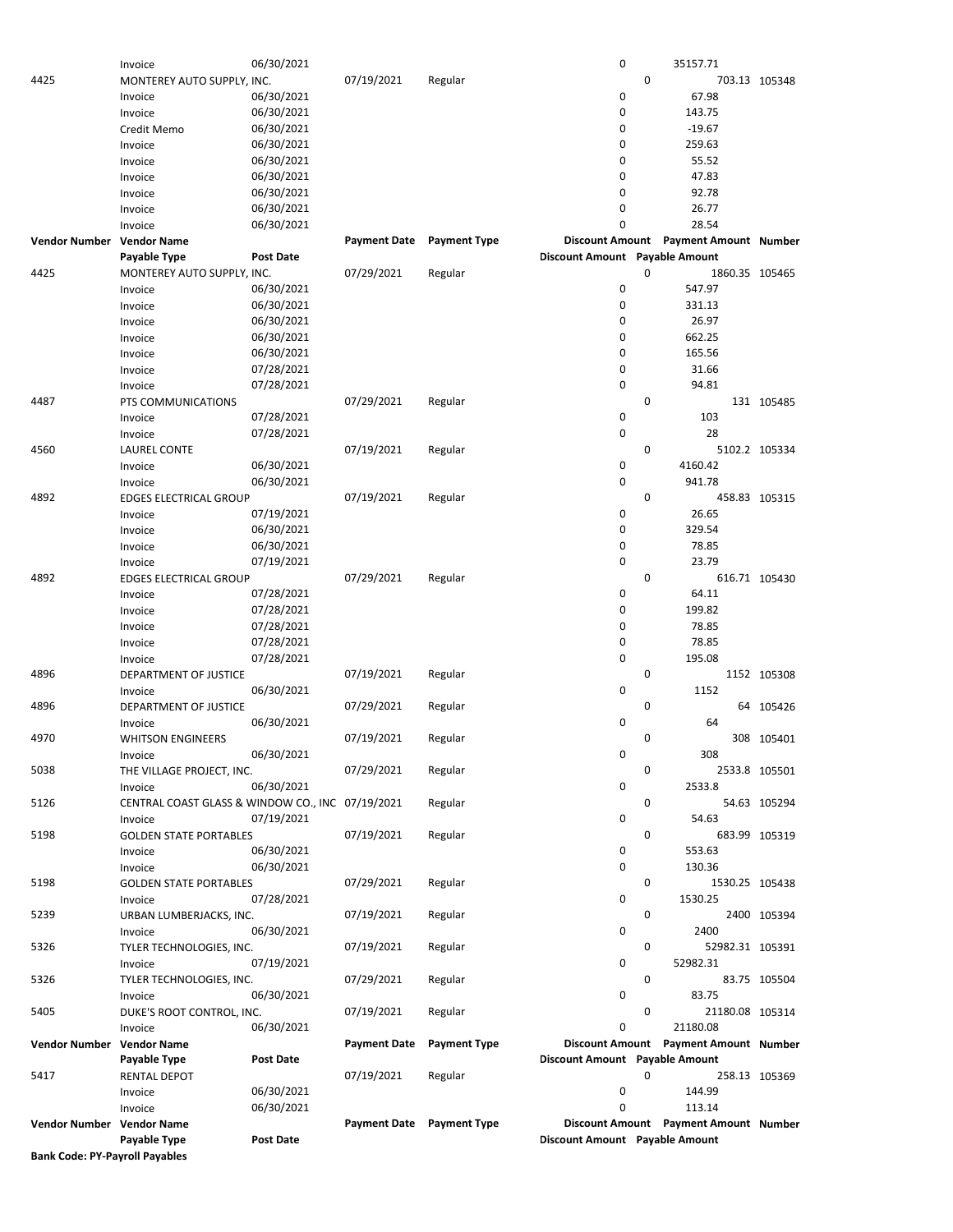| 5462                                  | LABORERS NATIONAL PENSION                | 06/03/2021 | 07/19/2021          | <b>Bank Draft</b>   | 0                              | 0           | 288                                   | 288 DZ9060    |
|---------------------------------------|------------------------------------------|------------|---------------------|---------------------|--------------------------------|-------------|---------------------------------------|---------------|
|                                       | Invoice                                  |            |                     |                     |                                |             |                                       |               |
| 5462                                  | LABORERS NATIONAL PENSION                |            | 07/19/2021          | <b>Bank Draft</b>   |                                | 0           |                                       | 288 DZ9060    |
|                                       | Invoice                                  | 06/17/2021 |                     |                     | 0                              |             | 288                                   |               |
| 5462                                  | LABORERS NATIONAL PENSION                |            | 07/19/2021          | Bank Draft          |                                | 0           |                                       | 3168 DZ9060   |
|                                       | Invoice                                  | 06/17/2021 |                     |                     | $\mathbf 0$                    |             | 3168                                  |               |
| 5462                                  | LABORERS NATIONAL PENSION                |            | 07/19/2021          | Bank Draft          |                                | 0           |                                       | 3024 DZ9060   |
|                                       | Invoice                                  | 06/03/2021 |                     |                     | 0                              |             | 3024                                  |               |
| Vendor Number Vendor Name             |                                          |            | <b>Payment Date</b> | <b>Payment Type</b> |                                |             | Discount Amount Payment Amount Number |               |
|                                       | Payable Type                             | Post Date  |                     |                     | Discount Amount Payable Amount |             |                                       |               |
| <b>Bank Code: AP-Regular Payables</b> |                                          |            |                     |                     |                                |             |                                       |               |
| 5507                                  | TOPE'S TREE SERVICE, INC.                |            | 07/19/2021          | Regular             |                                | 0           |                                       | 8400 105389   |
|                                       | Invoice                                  | 06/30/2021 |                     |                     | $\mathbf 0$                    |             | 8400                                  |               |
| 5582                                  | O'REILLY AUTO PARTS                      |            | 07/19/2021          | Regular             |                                | 0           |                                       | 271.79 105357 |
|                                       | Invoice                                  | 06/30/2021 |                     |                     | 0                              |             | 17.46                                 |               |
|                                       | Invoice                                  | 06/30/2021 |                     |                     | $\mathbf 0$                    |             | 254.33                                |               |
| 5873                                  | UNITED SITE SERVICES OF CALIFORNIA, INC. |            | 07/19/2021          | Regular             |                                | 0           |                                       | 49.66 105393  |
|                                       | Invoice                                  | 06/30/2021 |                     |                     | 0                              |             | 49.66                                 |               |
| 5875                                  | HINDERLITER, de LLAMAS & ASSOCIATES      |            | 07/19/2021          | Regular             |                                | 0           |                                       | 608.7 105323  |
|                                       | Invoice                                  | 06/30/2021 |                     |                     | 0                              |             | 405.8                                 |               |
|                                       | Invoice                                  | 06/30/2021 |                     |                     | 0                              |             | 202.9                                 |               |
| 5969                                  | <b>FASTENAL COMPANY</b>                  |            | 07/29/2021          | Regular             |                                | $\mathbf 0$ |                                       | 144.62 105431 |
|                                       | Invoice                                  | 06/30/2021 |                     |                     | 0                              |             | 136.22                                |               |
|                                       | Invoice                                  | 06/30/2021 |                     |                     | $\mathbf 0$                    |             | 8.4                                   |               |
| 5996                                  | WITMER-TYSON IMPORTS                     |            | 07/19/2021          | Regular             |                                | 0           |                                       | 975 105402    |
|                                       | Invoice                                  | 06/30/2021 |                     |                     | 0                              |             | 650                                   |               |
|                                       | Invoice                                  | 06/30/2021 |                     |                     | $\mathbf 0$                    |             | 325                                   |               |
| 6011                                  | CRESTLINE SPECIALTIES, INC.              |            | 07/19/2021          | Regular             |                                | 0           |                                       | 379.3 105302  |
|                                       | Invoice                                  | 07/19/2021 |                     |                     | $\mathbf 0$                    |             | 379.3                                 |               |
| 6011                                  | CRESTLINE SPECIALTIES, INC.              |            | 07/29/2021          | Regular             |                                | 0           |                                       | 428.66 105424 |
|                                       | Invoice                                  | 07/28/2021 |                     |                     | 0                              |             | 428.66                                |               |
| 6017                                  | <b>AIRTEC SERVICE</b>                    |            | 07/29/2021          | Regular             |                                | 0           | 1683.38 105405                        |               |
|                                       | Invoice                                  | 06/30/2021 |                     |                     | 0                              |             | 1683.38                               |               |
| 6088                                  | MONTEREY FIRE EXTINGUISHER, INC.         |            | 07/19/2021          | Regular             |                                | 0           | 1373.96 105352                        |               |
|                                       | Invoice                                  | 06/30/2021 |                     |                     | 0                              |             | 1373.96                               |               |
| 6114                                  | R.D. OFFUTT COMPANY                      |            | 07/19/2021          | Regular             |                                | 0           |                                       | 393.89 105367 |
|                                       | Invoice                                  | 06/30/2021 |                     |                     | 0                              |             | 283.46                                |               |
|                                       | Invoice                                  | 06/30/2021 |                     |                     | $\mathbf 0$                    |             | 62.88                                 |               |
|                                       | Invoice                                  | 06/30/2021 |                     |                     | 0                              |             | 47.55                                 |               |
| 6162                                  | PLAYCORE WISCONSIN INC                   |            | 07/19/2021          | Regular             |                                | 0           |                                       | 75.57 105364  |
|                                       | Invoice                                  | 06/30/2021 |                     |                     | $\mathbf 0$                    |             | 75.57                                 |               |
| 6172                                  | LEXISNEXIS RISK DATA MANGEMENT INC.      |            | 07/19/2021          | Regular             |                                | 0           |                                       | 150 105336    |
|                                       | Invoice                                  | 06/30/2021 |                     |                     | 0                              |             | 150                                   |               |
| 6172                                  | LEXISNEXIS RISK DATA MANGEMENT INC.      |            | 07/19/2021          | Regular             |                                | 0           |                                       | 960 105337    |
|                                       | Invoice                                  | 06/30/2021 |                     |                     | 0                              |             | 960                                   |               |
| 6193                                  | <b>PURCHASE POWER</b>                    |            | 07/29/2021          | Regular             |                                | 0           |                                       | 1000 105487   |
|                                       | Invoice                                  | 06/30/2021 |                     |                     | 0                              |             | 1000                                  |               |
| 6197                                  | U.S. BANK EQUIPMENT FINANCE              |            | 07/29/2021          | Regular             |                                | 0           |                                       | 197.31 105505 |
|                                       | Invoice                                  | 07/28/2021 |                     |                     | 0                              |             | 197.31                                |               |
| 6204                                  | <b>CONCERN HEALTH</b>                    |            | 07/19/2021          | Regular             |                                | 0           |                                       | 668.25 105299 |
|                                       | Invoice                                  | 06/30/2021 |                     |                     | 0                              |             | 668.25                                |               |
| 6204                                  | <b>CONCERN HEALTH</b>                    |            | 07/29/2021          | Regular             |                                | 0           |                                       | 720.5 105422  |
|                                       | Invoice                                  | 07/28/2021 |                     |                     | 0                              |             | 720.5                                 |               |
| 6231                                  | J & F LOCKWOOD, INC.                     |            | 07/19/2021          | Regular             |                                | 0           |                                       | 49.39 105328  |
|                                       | Invoice                                  | 06/30/2021 |                     |                     | 0                              |             | 49.39                                 |               |
| Vendor Number                         | <b>Vendor Name</b>                       |            | <b>Payment Date</b> | <b>Payment Type</b> |                                |             | Discount Amount Payment Amount Number |               |
|                                       | Payable Type                             | Post Date  |                     |                     | Discount Amount Payable Amount |             |                                       |               |
| 6284                                  | JOHNSON ELECTRONICS                      |            | 07/19/2021          | Regular             |                                | 0           |                                       | 84 105331     |
|                                       | Invoice                                  | 06/30/2021 |                     |                     | 0                              |             | 28                                    |               |
|                                       | Invoice                                  | 07/19/2021 |                     |                     | 0                              |             | 56                                    |               |
| 6284                                  | <b>JOHNSON ELECTRONICS</b>               |            | 07/29/2021          | Regular             |                                | 0           |                                       | 57 105451     |
|                                       | Invoice                                  | 06/30/2021 |                     |                     | 0                              |             | 19                                    |               |
|                                       | Invoice                                  | 07/28/2021 |                     |                     | 0                              |             | 38                                    |               |
| 6290                                  | BURKE, WILLIAMS & SORENSEN, LLP          |            | 07/29/2021          | Regular             |                                | 0           |                                       | 2776 105416   |
|                                       | Invoice                                  | 06/30/2021 |                     |                     | 0                              |             | 2776                                  |               |
| 6306                                  | <b>GAVILAN PEST CONTROL</b>              |            | 07/19/2021          | Regular             |                                | 0           |                                       | 65 105318     |
|                                       | Invoice                                  | 06/30/2021 |                     |                     | 0                              |             | 65                                    |               |
| 6306                                  | <b>GAVILAN PEST CONTROL</b>              |            | 07/29/2021          | Regular             |                                | 0           |                                       | 258 105437    |
|                                       | Invoice                                  | 07/28/2021 |                     |                     | 0                              |             | 88                                    |               |
|                                       |                                          |            |                     |                     |                                |             |                                       |               |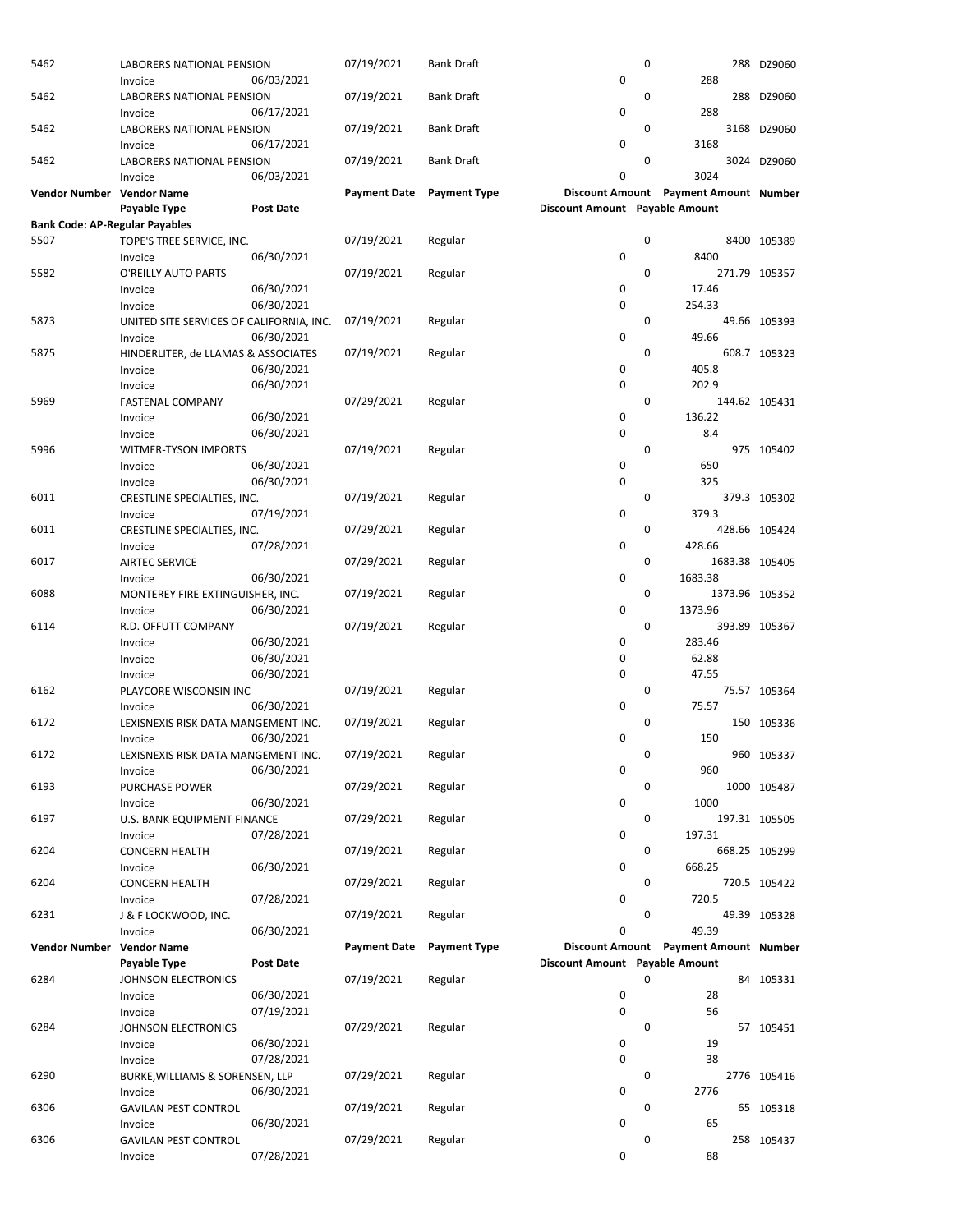|                           | Invoice                              | 07/28/2021       |                     |                     | 0                              |             | 92                                    |               |
|---------------------------|--------------------------------------|------------------|---------------------|---------------------|--------------------------------|-------------|---------------------------------------|---------------|
|                           | Invoice                              | 07/28/2021       |                     |                     | 0                              |             | 78                                    |               |
| 6324                      | The Home Depot Pro                   |                  | 07/19/2021          | Regular             |                                | 0           | 1790.45 105386                        |               |
|                           | Invoice                              | 06/30/2021       |                     |                     | 0                              |             | 1790.45                               |               |
| 6379                      | MARINA COAST WATER DISTRICT          |                  | 07/19/2021          | Regular             |                                | 0           |                                       | 5440 105340   |
|                           | Invoice                              | 06/30/2021       |                     |                     | 0                              |             | 5440                                  |               |
| 6379                      | MARINA COAST WATER DISTRICT          |                  | 07/29/2021          | Regular             |                                | $\mathbf 0$ | 8000.23 105456                        |               |
|                           | Invoice                              | 06/30/2021       |                     |                     | 0                              |             | 5460.66                               |               |
|                           |                                      |                  |                     |                     | 0                              |             |                                       |               |
|                           | Invoice                              | 06/30/2021       |                     |                     |                                |             | 548.99                                |               |
|                           | Invoice                              | 06/30/2021       |                     |                     | 0                              |             | 484.22                                |               |
|                           | Invoice                              | 06/30/2021       |                     |                     | 0                              |             | 1506.36                               |               |
| 6477                      | <b>ROBERT S. JAQUES</b>              |                  | 07/19/2021          | Regular             |                                | 0           |                                       | 4650 105370   |
|                           | Invoice                              | 06/30/2021       |                     |                     | 0                              |             | 4650                                  |               |
| 6553                      | <b>COMCAST</b>                       |                  | 07/19/2021          | Regular             |                                | $\mathbf 0$ |                                       | 769.13 105297 |
|                           | Invoice                              | 07/19/2021       |                     |                     | 0                              |             | 420.88                                |               |
|                           | Invoice                              | 07/19/2021       |                     |                     | 0                              |             | 348.25                                |               |
| 6553                      | <b>COMCAST</b>                       |                  | 07/29/2021          | Regular             |                                | 0           |                                       | 300.06 105419 |
|                           | Invoice                              | 07/28/2021       |                     |                     | 0                              |             | 300.06                                |               |
| 6566                      | CALLYO 2009 CORP                     |                  | 07/19/2021          | Regular             |                                | 0           |                                       | 4440 105292   |
|                           | Invoice                              | 07/19/2021       |                     |                     | $\pmb{0}$                      |             | 4440                                  |               |
| 6664                      |                                      |                  | 07/19/2021          |                     |                                | $\mathbf 0$ |                                       |               |
|                           | <b>QUALITY WATER ENTERPRISES INC</b> |                  |                     | Regular             |                                |             |                                       | 284 105366    |
|                           | Invoice                              | 07/19/2021       |                     |                     | 0                              |             | 284                                   |               |
| 6671                      | <b>VERIZON WIRELESS</b>              |                  | 07/19/2021          | Regular             |                                | 0           | 3455.71 105397                        |               |
|                           | Invoice                              | 06/30/2021       |                     |                     | 0                              |             | 8.87                                  |               |
|                           | Invoice                              | 07/19/2021       |                     |                     | 0                              |             | 29.14                                 |               |
|                           | Invoice                              | 06/30/2021       |                     |                     | 0                              |             | 185.64                                |               |
|                           | Invoice                              | 07/19/2021       |                     |                     | 0                              |             | 609.95                                |               |
|                           | Invoice                              | 06/30/2021       |                     |                     | 0                              |             | 101.52                                |               |
|                           | Invoice                              | 07/19/2021       |                     |                     | 0                              |             | 333.57                                |               |
|                           | Invoice                              | 06/30/2021       |                     |                     | 0                              |             | 41.9                                  |               |
|                           | Invoice                              | 07/19/2021       |                     |                     | 0                              |             | 137.67                                |               |
|                           | Invoice                              | 06/30/2021       |                     |                     | 0                              |             | 11.97                                 |               |
|                           |                                      | 07/19/2021       |                     |                     | 0                              |             | 39.31                                 |               |
|                           | Invoice                              |                  |                     |                     |                                |             |                                       |               |
|                           | Invoice                              | 06/30/2021       |                     |                     | 0                              |             | 80.95                                 |               |
|                           |                                      |                  |                     |                     |                                |             |                                       |               |
|                           | Invoice                              | 07/19/2021       |                     |                     | 0                              |             | 265.98                                |               |
|                           | Invoice                              | 06/30/2021       |                     |                     | 0                              |             | 375.49                                |               |
|                           | Invoice                              | 07/19/2021       |                     |                     | 0                              |             | 1233.75                               |               |
| 6671                      | <b>VERIZON WIRELESS</b>              |                  | 07/29/2021          | Regular             |                                | 0           | 2137.24 105506                        |               |
| Vendor Number Vendor Name |                                      |                  | <b>Payment Date</b> | <b>Payment Type</b> |                                |             | Discount Amount Payment Amount Number |               |
|                           | Payable Type                         | <b>Post Date</b> |                     |                     | Discount Amount Payable Amount |             |                                       |               |
|                           | Invoice                              | 06/30/2021       |                     |                     | 0                              |             | 1040                                  |               |
|                           | Invoice                              | 06/30/2021       |                     |                     | 0                              |             | 38.01                                 |               |
|                           |                                      | 07/28/2021       |                     |                     | 0                              |             | 650.83                                |               |
|                           | Invoice                              |                  |                     |                     |                                |             |                                       |               |
|                           | Invoice                              | 07/28/2021       |                     |                     | 0                              |             | 38.01                                 |               |
|                           | Invoice                              | 07/28/2021       |                     |                     | 0                              |             | 370.39                                |               |
| 6703                      | RAUL LOZANO                          |                  | 07/19/2021          | Regular             |                                | $\mathbf 0$ |                                       | 994.7 105368  |
|                           | Invoice                              | 07/19/2021       |                     |                     | 0                              |             | 994.7                                 |               |
| 6727                      | DATAPROSE, INC.                      |                  | 07/19/2021          | Regular             |                                | 0           |                                       | 538.93 105303 |
|                           | Invoice                              | 06/30/2021       |                     |                     | 0                              |             | 68.61                                 |               |
|                           | Invoice                              | 06/30/2021       |                     |                     | 0                              |             | 470.32                                |               |
| 6747                      | <b>AT&amp;T MOBILITY</b>             |                  | 07/29/2021          | Regular             |                                | 0           |                                       | 576.75 105408 |
|                           | Invoice                              | 06/30/2021       |                     |                     | 0                              |             | 275.92                                |               |
|                           | Invoice                              | 06/30/2021       |                     |                     | 0                              |             | 127.81                                |               |
|                           | Invoice                              | 07/28/2021       |                     |                     | 0                              |             | 118.25                                |               |
|                           | Invoice                              | 07/28/2021       |                     |                     | 0                              |             | 54.77                                 |               |
| 6761                      |                                      |                  | 07/19/2021          | Regular             |                                | 0           |                                       |               |
|                           | MONTEREY SIGNS, INC.                 |                  |                     |                     |                                |             |                                       | 136.56 105356 |
|                           | Invoice                              | 06/30/2021       |                     |                     | 0                              | 0           | 136.56                                |               |
| 6761                      | MONTEREY SIGNS, INC.                 |                  | 07/29/2021          | Regular             |                                |             |                                       | 704.86 105474 |
|                           | Invoice                              | 07/28/2021       |                     |                     | 0                              |             | 704.86                                |               |
| 6818                      | DE LAGE LANDEN                       |                  | 07/19/2021          | Regular             |                                | 0           |                                       | 476.52 105306 |
|                           | Invoice                              | 07/19/2021       |                     |                     | 0                              |             | 476.52                                |               |
| 6911                      | <b>TRACNET</b>                       |                  | 07/19/2021          | Regular             |                                | 0           | 39129.75 105390                       |               |
|                           | Invoice                              | 07/19/2021       |                     |                     | 0                              |             | 39129.75                              |               |
| 6949                      | <b>WATCHGUARD VIDEO</b>              |                  | 07/29/2021          | Regular             |                                | 0           |                                       | 355.78 105508 |
|                           | Invoice                              | 06/30/2021       |                     |                     | 0                              |             | 355.78                                |               |
| 6970                      | ID CONCEPTS, LLC                     |                  | 07/19/2021          | Regular             |                                | 0           |                                       | 28.17 105326  |
|                           | Invoice                              | 06/30/2021       |                     |                     | 0                              |             | 28.17                                 |               |
| 6970                      | ID CONCEPTS, LLC                     | 07/28/2021       | 07/29/2021          | Regular             |                                | 0           |                                       | 80.62 105446  |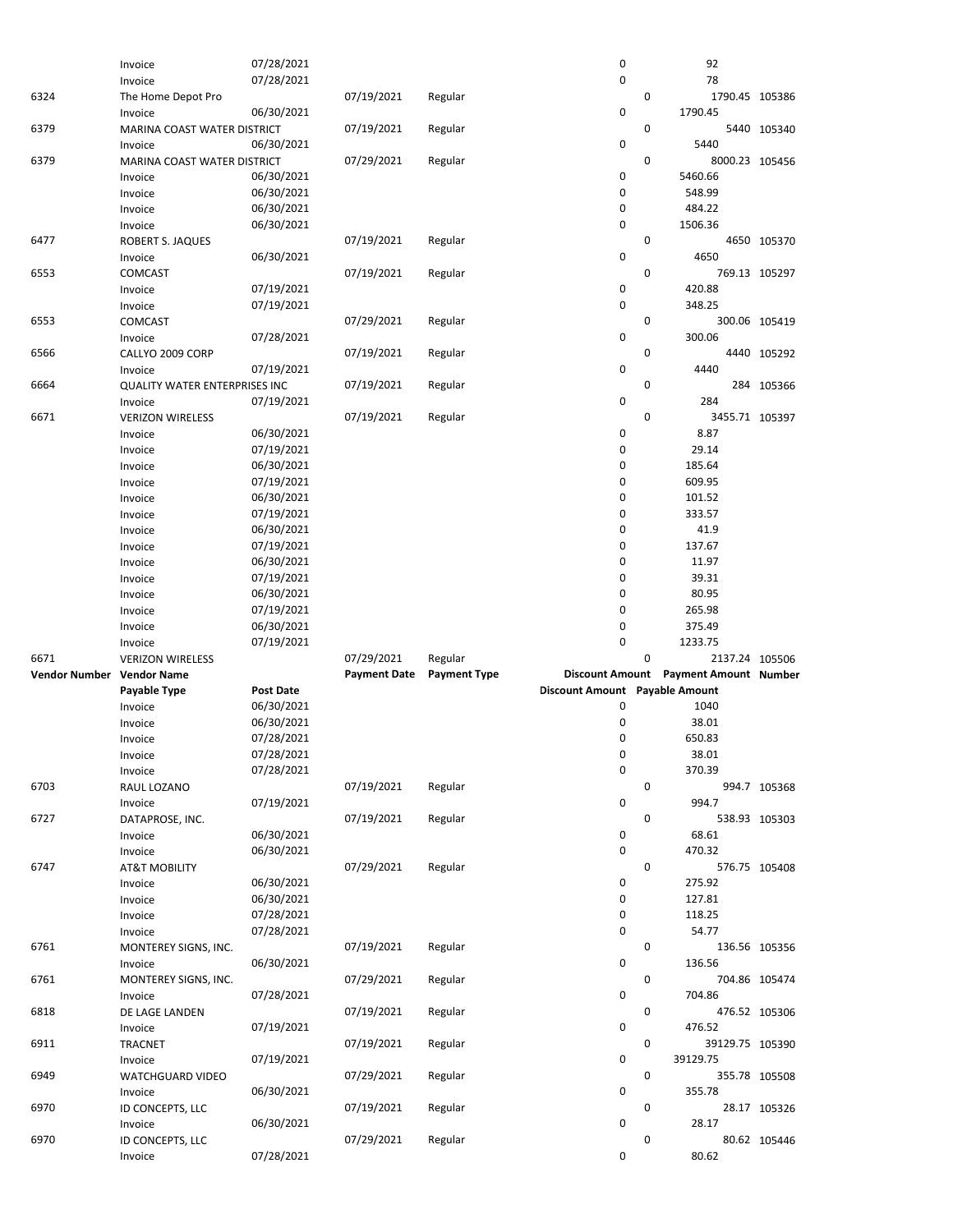| 6989                                  | <b>DON GARL</b>                                              |                          | 07/19/2021          | Regular             |                                | 0           |                                       | 400 105312        |
|---------------------------------------|--------------------------------------------------------------|--------------------------|---------------------|---------------------|--------------------------------|-------------|---------------------------------------|-------------------|
|                                       | Invoice                                                      | 07/19/2021               |                     |                     | 0                              |             | 400                                   |                   |
| 7065                                  | <b>JAN ROEHL CONSULTING</b>                                  |                          | 07/29/2021          | Regular             |                                | $\mathbf 0$ |                                       | 4200 105449       |
|                                       | Invoice                                                      | 06/30/2021               |                     |                     | 0                              |             | 4200                                  |                   |
| 7071                                  | AT&T                                                         |                          | 07/19/2021          | Regular             |                                | 0           |                                       | 154.56 105283     |
|                                       | Invoice                                                      | 07/19/2021<br>07/19/2021 |                     |                     | 0<br>0                         |             | 51.52<br>51.52                        |                   |
|                                       | Invoice<br>Invoice                                           | 07/19/2021               |                     |                     | 0                              |             | 51.52                                 |                   |
| 7130                                  | SOUTH BAY REGIONAL PUBLIC SAFETY                             |                          | 07/19/2021          | Regular             |                                | $\mathbf 0$ |                                       | 510 105376        |
|                                       | Invoice                                                      | 07/19/2021               |                     |                     | 0                              |             | 425                                   |                   |
|                                       | Invoice                                                      | 07/19/2021               |                     |                     | 0                              |             | 85                                    |                   |
| 7135                                  | MONTEREY SANITARY SUPPLY, INC.                               |                          | 07/19/2021          | Regular             |                                | 0           |                                       | 146.85 105355     |
|                                       | Invoice                                                      | 06/30/2021               |                     |                     | 0                              |             | 146.85                                |                   |
| 7135                                  | MONTEREY SANITARY SUPPLY, INC.                               |                          | 07/29/2021          | Regular             |                                | 0           |                                       | 99 105473         |
|                                       | Invoice                                                      | 07/28/2021               |                     |                     | 0                              |             | 99                                    |                   |
| 7136                                  | SPECIAL SERVICES GROUP, LLC                                  |                          | 07/19/2021          | Regular             |                                | 0           |                                       | 1200 105378       |
|                                       | Invoice                                                      | 07/19/2021               |                     |                     | 0                              |             | 1200                                  |                   |
| Vendor Number Vendor Name             |                                                              |                          | <b>Payment Date</b> | <b>Payment Type</b> |                                |             | Discount Amount Payment Amount Number |                   |
|                                       | Payable Type                                                 | Post Date                |                     |                     | Discount Amount Payable Amount |             |                                       |                   |
| 7173                                  | Iconix Waterworks (US) Inc.                                  | 06/30/2021               | 07/19/2021          | Regular             | 0                              | 0           | 1532.19 105325<br>959.65              |                   |
|                                       | Invoice<br>Invoice                                           | 06/30/2021               |                     |                     | 0                              |             | 572.54                                |                   |
| 7173                                  | Iconix Waterworks (US) Inc.                                  |                          | 07/29/2021          | Regular             |                                | 0           |                                       | 188.39 105445     |
|                                       | Invoice                                                      | 07/28/2021               |                     |                     | 0                              |             | 188.39                                |                   |
| 7217                                  | FRANK J. CHRISTIE                                            |                          | 07/29/2021          | Regular             |                                | 0           |                                       | 150 105436        |
|                                       | Invoice                                                      | 06/30/2021               |                     |                     | 0                              |             | 150                                   |                   |
| 7226                                  | <b>JAIME MORALES</b>                                         |                          | 07/29/2021          | Regular             |                                | $\mathbf 0$ |                                       | 8619.3 105448     |
|                                       | Invoice                                                      | 06/30/2021               |                     |                     | 0                              |             | 8619.3                                |                   |
| 7324                                  | BEAR ELECTRICAL SOLUTIONS                                    |                          | 07/29/2021          | Regular             |                                | 0           |                                       | 6482.5 105412     |
|                                       | Invoice                                                      | 06/30/2021               |                     |                     | 0                              |             | 4527.5                                |                   |
|                                       | Invoice                                                      | 06/30/2021               |                     |                     | 0                              |             | 170                                   |                   |
|                                       | Invoice                                                      | 06/30/2021               |                     |                     | 0                              |             | 1785                                  |                   |
| 7393                                  | PUBLIC SAFETY CENTER                                         |                          | 07/29/2021          | Regular             |                                | 0           |                                       | 116.61 105486     |
|                                       | Invoice                                                      | 07/28/2021               |                     |                     | 0                              |             | 116.61                                |                   |
| 7393                                  | PUBLIC SAFETY CENTER                                         |                          | 07/29/2021          | Regular             |                                | 0<br>0      | $-116.61$ 105486                      |                   |
| 7505                                  | MONTEREY BAY ANALYTICAL SVCS.<br>Invoice                     | 07/19/2021               | 07/19/2021          | Regular             | 0                              |             | 104                                   | 104 105349        |
| 7605                                  | GREEN RUBBER-KENNEDY AG LP                                   |                          | 07/19/2021          | Regular             |                                | 0           |                                       | 813.37 105320     |
|                                       | Invoice                                                      | 06/30/2021               |                     |                     | 0                              |             | 813.37                                |                   |
| 7615                                  | <b>TIMOTHY OWENS</b>                                         |                          | 07/19/2021          | Regular             |                                | 0           |                                       | 2000 105388       |
|                                       | Invoice                                                      | 07/19/2021               |                     |                     | 0                              |             | 2000                                  |                   |
| 7672                                  | PATRICIA A. LINTELL                                          |                          | 07/29/2021          | Regular             |                                | 0           |                                       | 100 105479        |
|                                       | Invoice                                                      | 07/28/2021               |                     |                     | 0                              |             | 100                                   |                   |
| 7679                                  | USA TOWING INC.                                              |                          | 07/19/2021          | Regular             |                                | 0           |                                       | 1390 105395       |
|                                       | Invoice                                                      | 06/30/2021               |                     |                     | 0                              |             | 300                                   |                   |
|                                       | Invoice                                                      | 06/30/2021               |                     |                     | 0                              |             | 400                                   |                   |
|                                       | Invoice                                                      | 06/30/2021               |                     |                     | 0                              |             | 690                                   |                   |
| 7706                                  | THE TERRY HANCK BAND                                         |                          | 07/29/2021          | Regular             |                                | 0           |                                       | 1100 105500       |
| 7714                                  | Invoice                                                      | 07/28/2021               |                     | Regular             | 0                              | 0           | 1100                                  | 331.25 105305     |
|                                       | DAVID K. TODD CONSULTING ENGINEERS, IN 07/19/2021<br>Invoice | 06/30/2021               |                     |                     | 0                              |             | 331.25                                |                   |
| 7719                                  | <b>DON CARUTH</b>                                            |                          | 07/19/2021          | Regular             |                                | 0           |                                       | 500 105311        |
|                                       | Invoice                                                      | 07/19/2021               |                     |                     | 0                              |             | 500                                   |                   |
| Vendor Number Vendor Name             |                                                              |                          | <b>Payment Date</b> | <b>Payment Type</b> |                                |             | Discount Amount Payment Amount Number |                   |
|                                       | <b>Payable Type</b>                                          | <b>Post Date</b>         |                     |                     | Discount Amount Payable Amount |             |                                       |                   |
| <b>Bank Code: PY-Payroll Payables</b> |                                                              |                          |                     |                     |                                |             |                                       |                   |
| 7975                                  | AMERICAN FIDELITY                                            |                          | 07/26/2021          | <b>Bank Draft</b>   |                                | 0           |                                       | 3959.49 D331298   |
|                                       | Invoice                                                      | 07/15/2021               |                     |                     | 0                              |             | 3959.49                               |                   |
| 7975                                  | AMERICAN FIDELITY                                            |                          | 07/26/2021          | <b>Bank Draft</b>   |                                | 0           |                                       | 1745.03 D331298   |
|                                       | Invoice                                                      | 07/01/2021               |                     |                     | 0                              |             | 1745.03                               |                   |
| 7975                                  | AMERICAN FIDELITY                                            |                          | 07/26/2021          | <b>Bank Draft</b>   |                                | 0           |                                       | 3990.15 D331298   |
| 7975                                  | Invoice<br>AMERICAN FIDELITY                                 | 07/01/2021               | 07/26/2021          | <b>Bank Draft</b>   | 0                              | 0           | 3990.15                               | 1745.03 D331298   |
|                                       | Invoice                                                      | 07/15/2021               |                     |                     | $\pmb{0}$                      |             | 1745.03                               |                   |
| 7976                                  | AMERICAN FIDELITY                                            |                          | 07/26/2021          | <b>Bank Draft</b>   |                                | 0           |                                       | 2240.34 829791760 |
|                                       | Invoice                                                      | 07/01/2021               |                     |                     | 0                              |             | 2240.34                               |                   |
| 7976                                  | AMERICAN FIDELITY                                            |                          | 07/26/2021          | <b>Bank Draft</b>   |                                | 0           |                                       | 2016.23 829791760 |
|                                       | Invoice                                                      | 07/15/2021               |                     |                     | 0                              |             | 2016.23                               |                   |
| Vendor Number Vendor Name             |                                                              |                          | <b>Payment Date</b> | <b>Payment Type</b> |                                |             | Discount Amount Payment Amount Number |                   |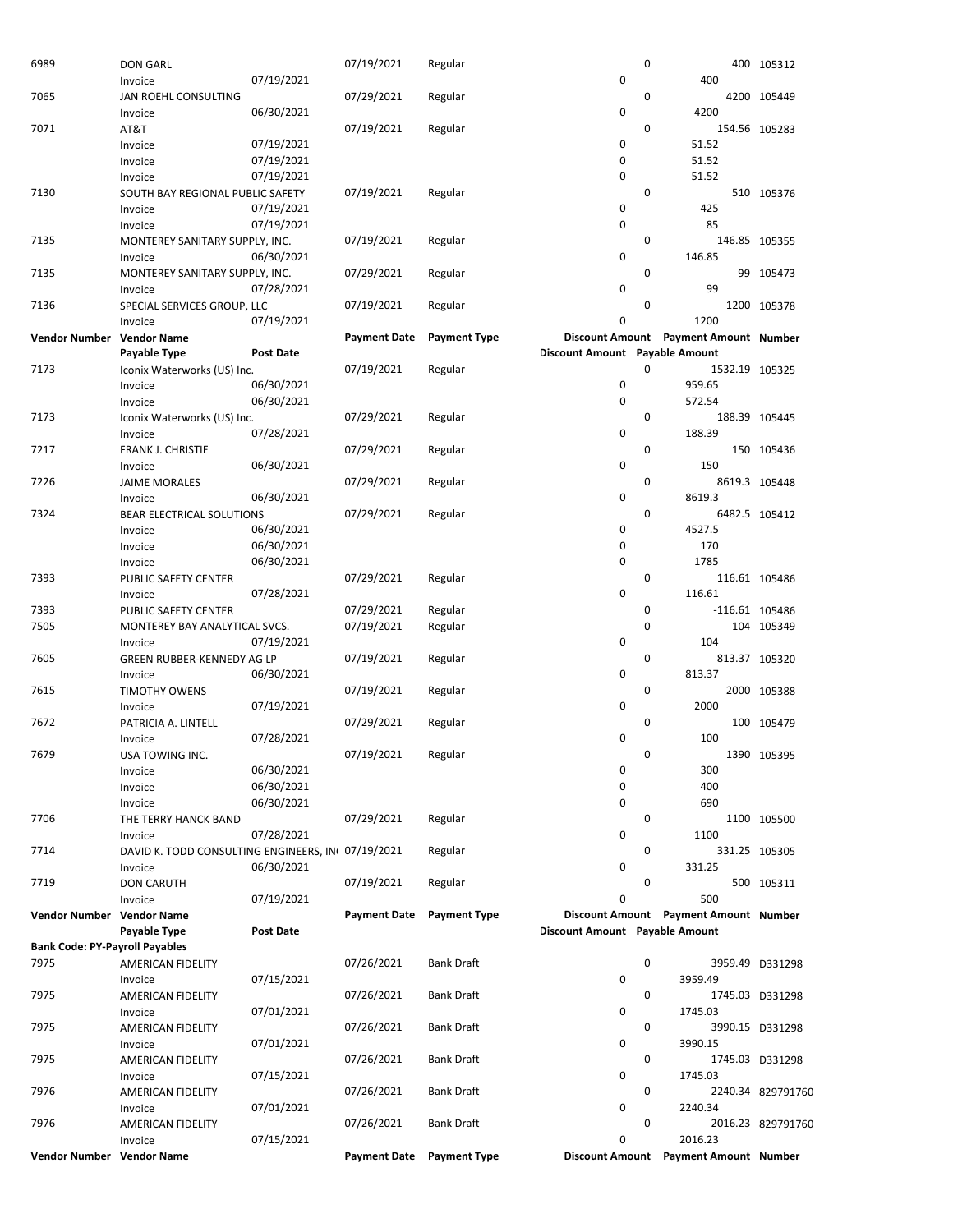|                                       | Payable Type                                     | <b>Post Date</b> |                     |                     | Discount Amount Payable Amount |   |                                       |               |
|---------------------------------------|--------------------------------------------------|------------------|---------------------|---------------------|--------------------------------|---|---------------------------------------|---------------|
| <b>Bank Code: AP-Regular Payables</b> |                                                  |                  |                     |                     |                                |   |                                       |               |
| 8014                                  | PAXTON ASSOCIATES                                |                  | 07/19/2021          | Regular             |                                | 0 |                                       | 3050 105362   |
|                                       | Invoice                                          | 06/30/2021       |                     |                     | 0                              |   | 3050                                  |               |
|                                       |                                                  |                  |                     |                     |                                |   |                                       |               |
| 8022                                  | JEFF K. BILLS                                    |                  | 07/19/2021          | Regular             |                                | 0 |                                       | 1200 105329   |
|                                       | Invoice                                          | 06/30/2021       |                     |                     | 0                              |   | 1200                                  |               |
| 8034                                  | <b>FOOD BANK FOR MONTEREY COUNTY</b>             |                  | 07/29/2021          | Regular             |                                | 0 |                                       | 36029 105434  |
|                                       | Invoice                                          | 06/30/2021       |                     |                     | 0                              |   | 36029                                 |               |
|                                       |                                                  |                  |                     |                     |                                | 0 |                                       |               |
| 8052                                  | CENTRAL COAST HIGH SCHOOL                        |                  | 07/19/2021          | Regular             |                                |   |                                       | 3000 105295   |
|                                       | Invoice                                          | 07/19/2021       |                     |                     | 0                              |   | 3000                                  |               |
| 8091                                  | <b>BADGER METER INC.</b>                         |                  | 07/19/2021          | Regular             |                                | 0 |                                       | 712.89 105285 |
|                                       | Invoice                                          | 06/30/2021       |                     |                     | 0                              |   | 712.89                                |               |
| 8162                                  | <b>TOM RIGNEY</b>                                |                  | 07/29/2021          | Regular             |                                | 0 |                                       | 1000 105502   |
|                                       |                                                  |                  |                     |                     |                                |   |                                       |               |
|                                       | Invoice                                          | 07/28/2021       |                     |                     | 0                              |   | 1000                                  |               |
| 8273                                  | SMILE BUSINESS PRODUCTS, INC.                    |                  | 07/19/2021          | Regular             |                                | 0 |                                       | 92.54 105375  |
|                                       | Invoice                                          | 06/30/2021       |                     |                     | 0                              |   | 20.99                                 |               |
|                                       | Invoice                                          | 07/19/2021       |                     |                     | 0                              |   | 71.55                                 |               |
| 8332                                  | <b>IVY SIMPSON</b>                               |                  | 07/29/2021          |                     |                                | 0 |                                       | 216 105447    |
|                                       |                                                  |                  |                     | Regular             |                                |   |                                       |               |
|                                       | Invoice                                          | 07/28/2021       |                     |                     | 0                              |   | 216                                   |               |
| 8338                                  | <b>FEDEX</b>                                     |                  | 07/29/2021          | Regular             |                                | 0 |                                       | 38.91 105432  |
|                                       | Invoice                                          | 07/28/2021       |                     |                     | 0                              |   | 38.91                                 |               |
| 8361                                  | SPEAKWRITE LLC                                   |                  | 07/19/2021          | Regular             |                                | 0 |                                       | 757.95 105377 |
|                                       |                                                  |                  |                     |                     |                                |   |                                       |               |
|                                       | Invoice                                          | 06/30/2021       |                     |                     | 0                              |   | 757.95                                |               |
| 8380                                  | SPORTSENGINE INC.                                |                  | 07/19/2021          | Regular             |                                | 0 |                                       | 703 105379    |
|                                       | Invoice                                          | 06/30/2021       |                     |                     | 0                              |   | 703                                   |               |
| 8455                                  | <b>JERRY BLACKWELDER</b>                         |                  | 07/29/2021          | Regular             |                                | 0 |                                       | 100 105450    |
|                                       |                                                  | 07/28/2021       |                     |                     | 0                              |   | 100                                   |               |
|                                       | Invoice                                          |                  |                     |                     |                                |   |                                       |               |
| 8493                                  | CORODATA RECORDS MGMT., INC.                     |                  | 07/19/2021          | Regular             |                                | 0 |                                       | 402.85 105301 |
|                                       | Invoice                                          | 06/30/2021       |                     |                     | 0                              |   | 402.85                                |               |
| 8503                                  | CIMPRESS USA INCORPORATED                        |                  | 07/29/2021          | Regular             |                                | 0 |                                       | 637.91 105418 |
|                                       |                                                  | 07/28/2021       |                     |                     | 0                              |   | 637.91                                |               |
|                                       | Invoice                                          |                  |                     |                     |                                |   |                                       |               |
| 8507                                  | SAND CITY POLICE DEPT.                           |                  | 07/19/2021          | Regular             |                                | 0 |                                       | 5000 105372   |
|                                       | Invoice                                          | 07/19/2021       |                     |                     | 0                              |   | 5000                                  |               |
| 8578                                  | AMERISCAN IMAGING SERVICES, INC.                 |                  | 07/19/2021          | Regular             |                                | 0 |                                       | 1300 105278   |
|                                       |                                                  | 07/19/2021       |                     |                     | 0                              |   | 1300                                  |               |
|                                       | Invoice                                          |                  |                     |                     |                                |   |                                       |               |
| 8755                                  | TRUST TWO - CORONA 1997 TRUST                    |                  | 07/29/2021          | Regular             |                                | 0 |                                       | 2730 105503   |
|                                       | Invoice                                          | 07/28/2021       |                     |                     | 0                              |   | 2730                                  |               |
| 8807                                  | POINT EMBLEMS LLC                                |                  | 07/29/2021          | Regular             |                                | 0 |                                       | 834.91 105482 |
|                                       |                                                  | 07/28/2021       |                     |                     | 0                              |   | 834.91                                |               |
|                                       | Invoice                                          |                  |                     |                     |                                |   |                                       |               |
| 8886                                  | SAGE RENEWABLES ENERGY CONSULTING, IN 07/29/2021 |                  |                     | Regular             |                                | 0 | 9208.63 105491                        |               |
|                                       | Invoice                                          | 06/30/2021       |                     |                     | 0                              |   | 9208.63                               |               |
| 8892                                  | NCI AFFILIATES, INC.                             |                  | 07/29/2021          | Regular             |                                | 0 |                                       | 1225 105475   |
|                                       | Invoice                                          | 06/30/2021       |                     |                     | 0                              |   | 1225                                  |               |
|                                       |                                                  |                  |                     |                     |                                |   |                                       |               |
| 8980                                  | ATHENA OCCMED                                    |                  | 07/29/2021          | Regular             |                                | 0 |                                       | 565 105409    |
|                                       | Invoice                                          | 06/30/2021       |                     |                     | 0                              |   | 565                                   |               |
| Vendor Number Vendor Name             |                                                  |                  | <b>Payment Date</b> | <b>Payment Type</b> |                                |   | Discount Amount Payment Amount Number |               |
|                                       | Payable Type                                     | <b>Post Date</b> |                     |                     | Discount Amount Payable Amount |   |                                       |               |
|                                       |                                                  |                  |                     |                     |                                |   |                                       |               |
| 9038                                  | EDEN COUNCIL FOR HOPE AND OPPORTUNIT 07/29/2021  |                  |                     | Regular             |                                | 0 | 2458.44 105429                        |               |
|                                       | Invoice                                          | 06/30/2021       |                     |                     | 0                              |   | 2458.44                               |               |
| 9046                                  | JONATHAN GABRIEL WIZARD                          |                  | 07/29/2021          | Regular             |                                | 0 |                                       | 100 105452    |
|                                       | Invoice                                          | 07/28/2021       |                     |                     | 0                              |   | 100                                   |               |
|                                       |                                                  |                  |                     |                     |                                | 0 |                                       |               |
| 9051                                  | A & B FIRE PROTECTION AND SAFETY INC.            |                  | 07/19/2021          | Regular             |                                |   |                                       | 545 105274    |
|                                       | Invoice                                          | 06/30/2021       |                     |                     | 0                              |   | 265                                   |               |
|                                       | Invoice                                          | 06/30/2021       |                     |                     | 0                              |   | 280                                   |               |
| 9084                                  | BUCHER MUNICIPAL NORTH AMERICA INC.              |                  | 07/29/2021          | Regular             |                                | 0 |                                       | 677.14 105415 |
|                                       |                                                  | 07/28/2021       |                     |                     | 0                              |   | 677.14                                |               |
|                                       | Invoice                                          |                  |                     |                     |                                |   |                                       |               |
| 9212                                  | <b>WEX BANK</b>                                  |                  | 07/19/2021          | Regular             |                                | 0 |                                       | 648.54 105400 |
|                                       | Invoice                                          | 06/30/2021       |                     |                     | 0                              |   | 648.54                                |               |
| 9230                                  | <b>FOOLISH TIMES</b>                             |                  | 07/29/2021          | Regular             |                                | 0 |                                       | 150 105435    |
|                                       | Invoice                                          | 07/28/2021       |                     |                     | 0                              |   | 150                                   |               |
|                                       |                                                  |                  |                     |                     |                                |   |                                       |               |
| 9247                                  | VERIZON CONNECT NWF INC.                         |                  | 07/19/2021          | Regular             |                                | 0 | 1908.95 105396                        |               |
|                                       | Invoice                                          | 06/30/2021       |                     |                     | 0                              |   | 1908.95                               |               |
| 9299                                  | LEGAL NOTIFICATION SERVICES, INC.                |                  | 07/19/2021          | Regular             |                                | 0 |                                       | 499.88 105335 |
|                                       | Invoice                                          | 07/19/2021       |                     |                     | 0                              |   | 499.88                                |               |
| 9313                                  |                                                  |                  | 07/19/2021          |                     |                                | 0 |                                       | 1260 105339   |
|                                       | MANUEL L. LOPEZ & LINDA L. LOPEZ                 |                  |                     | Regular             |                                |   |                                       |               |
|                                       | Invoice                                          | 06/30/2021       |                     |                     | 0                              |   | 1260                                  |               |
| 9409                                  | STURDY OIL COMPANY                               |                  | 07/19/2021          | Regular             |                                | 0 | 13622.11 105384                       |               |
|                                       | Invoice                                          | 06/30/2021       |                     |                     | 0                              |   | 6123.87                               |               |
|                                       | Invoice                                          | 06/30/2021       |                     |                     | 0                              |   | 7498.24                               |               |
|                                       |                                                  |                  |                     |                     |                                |   |                                       |               |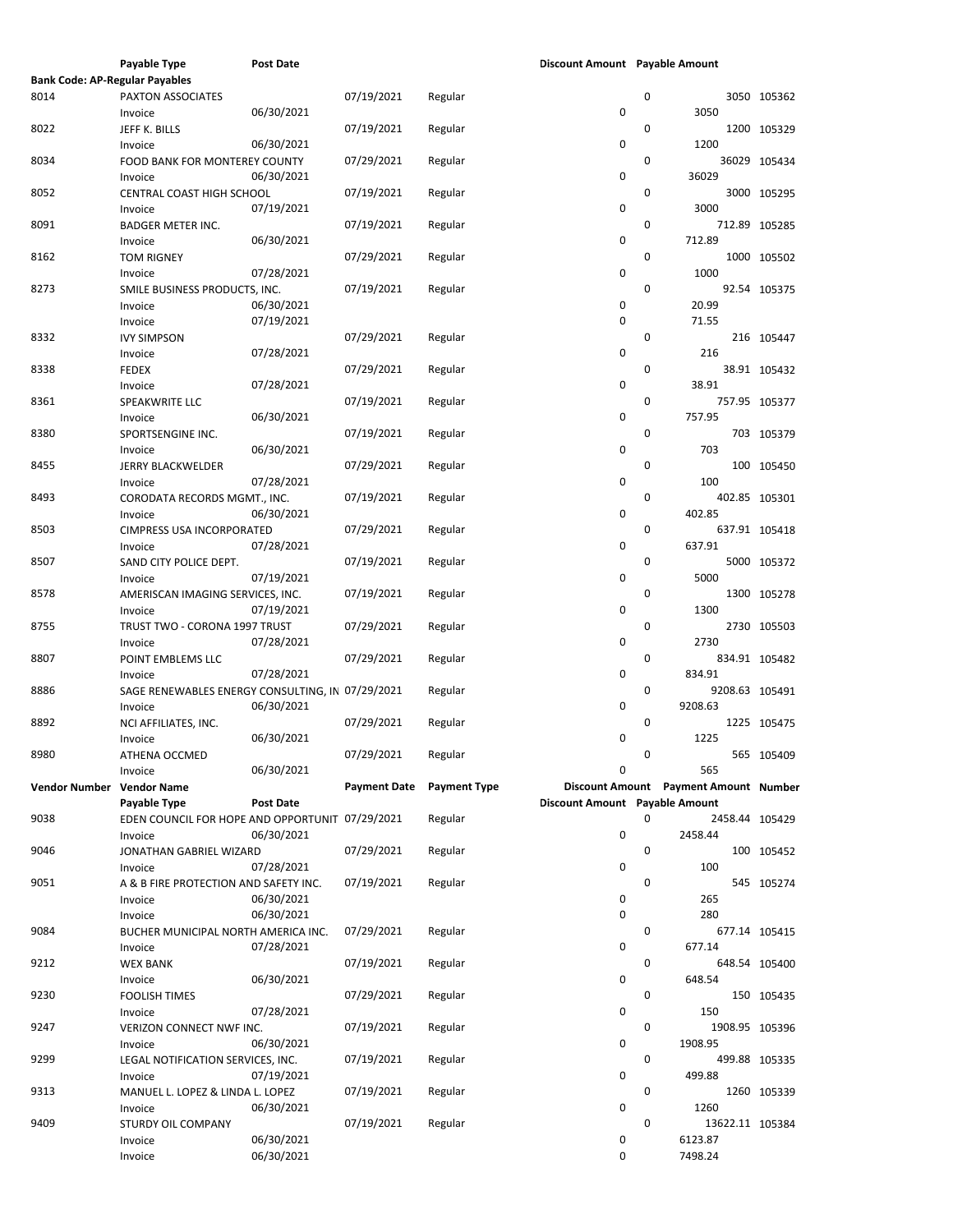| 9409                      | STURDY OIL COMPANY                               |                  | 07/29/2021          | Regular             |                                | $\mathbf 0$ | 8097.54 105498                        |               |
|---------------------------|--------------------------------------------------|------------------|---------------------|---------------------|--------------------------------|-------------|---------------------------------------|---------------|
|                           | Invoice                                          | 06/30/2021       |                     |                     | 0                              |             | 8097.54                               |               |
| 9428                      | TERMINIX INTERNATIONAL COMPANY LTD. P 07/19/2021 |                  |                     | Regular             |                                | 0           |                                       | 157 105385    |
|                           | Invoice                                          | 06/30/2021       |                     |                     | 0                              |             | 157                                   |               |
| 9458                      | ANGELINA'S BAKERY DELI & CAFE                    |                  | 07/19/2021          | Regular             |                                | 0           |                                       | 8664 105280   |
|                           | Invoice                                          | 07/19/2021       |                     |                     | 0                              |             | 8664                                  |               |
| 9458                      | ANGELINA'S BAKERY DELI & CAFE                    |                  | 07/19/2021          | Regular             |                                | 0           |                                       | 12630 105281  |
|                           | Invoice                                          | 06/30/2021       |                     |                     | 0                              |             | 4454                                  |               |
|                           | Invoice                                          | 07/19/2021       |                     |                     | 0                              |             | 8176                                  |               |
| 9461                      | 7 TILTHOUSE LLC                                  |                  | 07/19/2021          | Regular             |                                | 0           |                                       | 15534 105272  |
|                           | Invoice                                          | 06/30/2021       |                     |                     | 0                              |             | 7866                                  |               |
|                           | Invoice                                          | 07/19/2021       |                     |                     | 0                              |             | 7668                                  |               |
| 9461                      | 7 TILTHOUSE LLC                                  |                  | 07/19/2021          | Regular             |                                | 0           |                                       | 11508 105273  |
|                           | Invoice                                          | 07/19/2021       |                     |                     | 0                              |             | 11508                                 |               |
| 9472                      | MICHAEL A. HOULEMARD, JR.                        |                  | 07/29/2021          | Regular             |                                | 0           |                                       | 1000 105461   |
|                           | Invoice                                          | 06/30/2021       |                     |                     | 0                              |             | 1000                                  |               |
| 9499                      | <b>AMY OPPENHEIMER</b>                           |                  | 07/19/2021          | Regular             |                                | 0           | 14424.5 105279                        |               |
|                           | Invoice                                          | 06/30/2021       |                     |                     | 0                              |             | 5178.5                                |               |
|                           | Invoice                                          | 06/30/2021       |                     |                     | 0                              |             | 9246                                  |               |
| 9507                      | WESTCLIFFE ENGINEERS, INC.                       |                  | 07/19/2021          | Regular             |                                | 0           |                                       | 14974 105399  |
|                           | Invoice                                          | 07/19/2021       |                     |                     | 0                              |             | 7054                                  |               |
|                           |                                                  |                  |                     |                     | 0                              |             | 7920                                  |               |
|                           | Invoice                                          | 07/19/2021       |                     |                     |                                |             |                                       |               |
| 9511                      | RJV INVESTMENTS, LLC.                            |                  | 07/29/2021          | Regular             |                                | 0           |                                       | 1530 105490   |
|                           | Invoice                                          | 07/28/2021       |                     |                     | 0                              |             | 1530                                  |               |
| <b>Vendor Number</b>      | <b>Vendor Name</b>                               |                  | <b>Payment Date</b> | <b>Payment Type</b> |                                |             | Discount Amount Payment Amount Number |               |
|                           | Payable Type                                     | <b>Post Date</b> |                     |                     | Discount Amount Payable Amount |             |                                       |               |
| 9532                      | MANGOLD PROPERTY MANAGEMENT, INC.                |                  | 07/19/2021          | Regular             |                                | 0           |                                       | 12400 105338  |
|                           | Invoice                                          | 06/30/2021       |                     |                     | 0                              |             | 7750                                  |               |
|                           | Invoice                                          | 07/19/2021       |                     |                     | 0                              |             | 4650                                  |               |
| 9533                      | BAKER MANOCK & JENSEN, PC                        |                  | 07/19/2021          | Regular             |                                | 0           |                                       | 240 105286    |
|                           | Invoice                                          | 06/30/2021       |                     |                     | 0                              |             | 240                                   |               |
| 9550                      | STEPHEN JAMES DINNER                             |                  | 07/19/2021          | Regular             |                                | 0           |                                       | 8250 105381   |
|                           | Invoice                                          | 06/30/2021       |                     |                     | 0                              |             | 4125                                  |               |
|                           | Invoice                                          | 07/19/2021       |                     |                     | 0                              |             | 4125                                  |               |
| 9562                      | SEDGWICK CMS, INC.                               |                  | 07/19/2021          | Regular             |                                | 0           |                                       | 1916.9 105373 |
|                           | Invoice                                          | 06/30/2021       |                     |                     | 0                              |             | 1916.9                                |               |
| 9571                      | ADMANOR, INC.                                    |                  | 07/29/2021          | Regular             |                                | 0           | 4563.63 105404                        |               |
|                           | Invoice                                          | 06/30/2021       |                     |                     | 0                              |             | 4563.63                               |               |
| 9579                      | CITYGATE ASSOCIATES, LLC                         |                  | 07/19/2021          | Regular             |                                | 0           | 1052.64 105296                        |               |
|                           | Invoice                                          | 06/30/2021       |                     |                     | 0                              |             | 1052.64                               |               |
| 9606                      | STILES TRUCK BODY & EQUIPMENT, INC.              |                  | 07/19/2021          | Regular             |                                | 0           | 6295.11 105383                        |               |
|                           | Invoice                                          | 06/30/2021       |                     |                     | 0                              |             | 6295.11                               |               |
| 9633                      | <b>ACT EQUIPMENT SALES</b>                       |                  | 07/19/2021          | Regular             |                                | 0           | 5301.36 105275                        |               |
|                           | Invoice                                          | 06/30/2021       |                     |                     | 0                              |             | 5301.36                               |               |
| 9644                      | ODAGLAS LLC                                      |                  | 07/29/2021          | Regular             |                                | 0           |                                       | 1100 105476   |
|                           | Invoice                                          | 07/28/2021       |                     |                     | 0                              |             | 1100                                  |               |
| 9645                      | <b>SILVER &amp; WRIGHT LLP</b>                   |                  | 07/19/2021          | Regular             |                                | 0           | 11368.85 105374                       |               |
|                           | Invoice                                          | 06/30/2021       |                     |                     | 0                              |             | 363.5                                 |               |
|                           | Invoice                                          | 06/30/2021       |                     |                     | 0                              |             | 11005.35                              |               |
| 9651                      | COMMERCIAL LIGHTING COMPANY                      |                  | 07/19/2021          | Regular             |                                | 0           |                                       | 629.56 105298 |
|                           | Invoice                                          | 06/30/2021       |                     |                     | 0                              |             | 629.56                                |               |
| 9652                      | DEPARTMENT OF TOXIC SUBSTANCES CONTR 07/19/2021  |                  |                     |                     |                                | 0           |                                       |               |
|                           |                                                  |                  |                     | Regular             |                                |             | 103524.07 105309                      |               |
|                           | Invoice                                          | 06/30/2021       |                     |                     | 0                              |             | 103524.07                             |               |
| 9653                      | <b>DAVID CHEETHAM</b>                            |                  | 07/19/2021          | Regular             |                                | 0           |                                       | 425 105304    |
|                           | Invoice                                          | 06/30/2021       |                     |                     | 0                              |             | 425                                   |               |
| 9655                      | PATRICK A. SIERRA                                |                  | 07/19/2021          | Regular             |                                | 0           |                                       | 600 105361    |
|                           | Invoice                                          | 07/19/2021       |                     |                     | 0                              |             | 600                                   |               |
| 9657                      | PROFESSIONAL DEVELOPMENT ACADEMY, LL 07/29/2021  |                  |                     | Regular             |                                | 0           |                                       | 7980 105484   |
|                           | Invoice                                          | 07/28/2021       |                     |                     | 0                              |             | 7980                                  |               |
| 9658                      | DOCUSIGN, INC.                                   |                  | 07/29/2021          | Regular             |                                | 0           |                                       | 3605 105427   |
|                           | Invoice                                          | 07/28/2021       |                     |                     | 0                              |             | 3605                                  |               |
| 9659                      | CENTRAL COAST VNA AND HOSPICE, INC.              |                  | 07/29/2021          | Regular             |                                | 0           |                                       | 33860 105417  |
|                           | Invoice                                          | 06/30/2021       |                     |                     | 0                              |             | 30360                                 |               |
|                           | Invoice                                          | 06/30/2021       |                     |                     | 0                              |             | 3500                                  |               |
| Vendor Number Vendor Name |                                                  |                  | <b>Payment Date</b> | <b>Payment Type</b> |                                |             | Discount Amount Payment Amount Number |               |
|                           | Payable Type                                     | Post Date        |                     |                     | Discount Amount Payable Amount |             |                                       |               |
| 9661                      | RAYMUNDO ECHEVERRIA-HERNANDEZ                    |                  | 07/29/2021          | Regular             |                                | 0           |                                       | 207.5 105489  |
|                           | Invoice                                          | 07/28/2021       |                     |                     | 0                              |             | 207.5                                 |               |